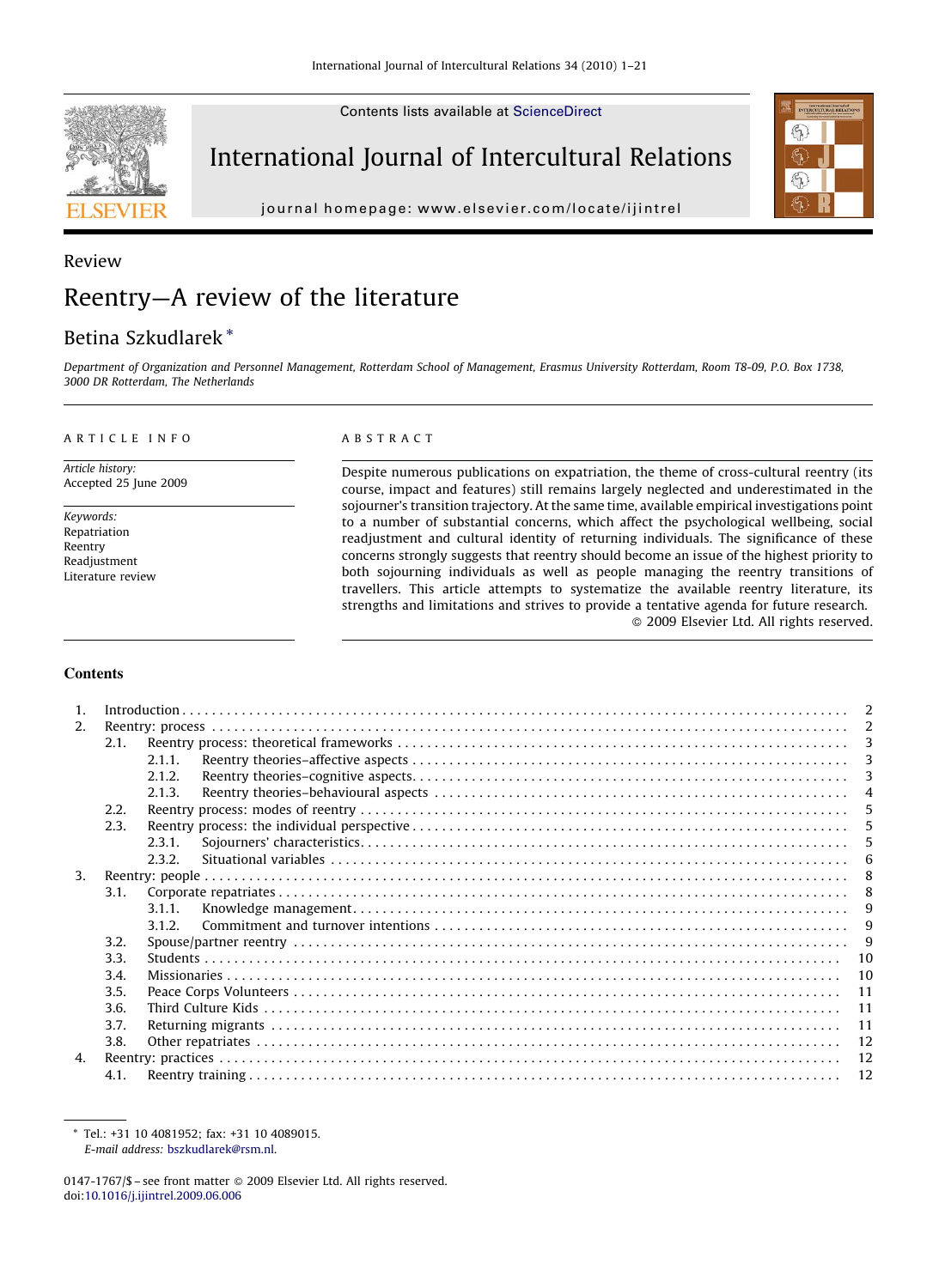#### 1. Introduction

In today's increasingly globalized world, cross-border mobility has become a reality of everyday life. Cross-border resettlement in business, education, leisure or the political setting has been increasing during the last number of decades [\(Bonache & Brewster, 2001\)](#page-18-0). An increase in cross-border mobility is accompanied by a need for a better understanding of the psychological, social and practical matters associated with the transition. As [Magala \(2005\)](#page-19-0) argues, the crossing of cultural bridges comes at a price. The challenges associated with sojourns and work in a setting that is culturally dissimilar to the one, in which an individual was socialized, find a very prominent place in the academic literature in fields such as cross-cultural psychology, intercultural communication and international human resource management. Countless numbers of intercultural communication handbooks and cross-cultural management manuals have been published in response to an increased need for easily applicable cultural adaptation strategies. At the same time, the issue of returning home remained largely neglected within the academic community as well as among practitioners managing the cross-border mobility of intercultural sojourners. Regardless of a growing number of articles and books reporting on reentry difficulties, the understanding of the phenomenon has not changed much since 1984, when [Judith Martin](#page-19-0), in her account of reentry research and practice, stated that the challenges, which arise upon returning home, are largely unexpected. The Homecomer, as described by [Alfred Schuetz in 1945,](#page-20-0) is still struggling with the same difficulties of return. At the same time, the intercultural field has not contributed much to the work of drawing together the available research on repatriation.

The following literature review attempts to systematize the existing knowledge on cross-cultural reentry as well as to provide a comprehensive overview of the repatriation phenomenon. More than 150 articles, book chapters, conference papers and other publications have been reviewed. While meta-analysis has become the dominant approach to integrative literature examinations, a more traditional, narrative review will be performed in this paper. This choice was motivated by two concerns. First, the reentry field is greatly fragmented—the studies focus on different aspects of reentry transition and use different definitions of variables. Second, the scientific rigor of the research papers brought together in this review differs considerably. Consequently, as argued by [Glass, McGaw and Smith \(1981\),](#page-18-0) the interpretation of integrative results of such diversified studies is often meaningless. In order to facilitate an assessment of the studies' scale and methodology, [Appendix A](#page-14-0) provides an overview of all the reentry publications used in this review paper.

In order to systematize the existing body of scholarship, the following review has been divided into three functional parts, according to the three main recurring themes within reentry research. The subsequent sections deal with the process, people and practices of reentry, and comprise a full picture of up-to-date reentry research (Fig. 1).

This paper is structured in the following manner. The first issue discussed in this review is the process of repatriation. Three views on the reentry process will be presented by focusing on the comprehension and structuring of the reentry phenomenon from the perspective of the transformations undergone by individuals during their international sojourns. Second, this review presents an overview of the available writings devoted to different returning groups, their problems and challenges. The third core part of this article looks at the reentry support practices applied in managing the repatriation transition. The final section of this paper provides a number of concerns related to the shortcomings of the currently available reentry literature and brings a number of recommendations for further research.

#### 2. Reentry: process

This section presents a number of reentry theories and models developed for a better understanding of the complexity of the transition. The amount of literature devoted to different streams varies considerably, since some issues have received disproportionate attention from reentry scholars, while others have been neglected. This difference in attention is closely



Fig. 1. Process, people, practices—a comprehensive view on reentry.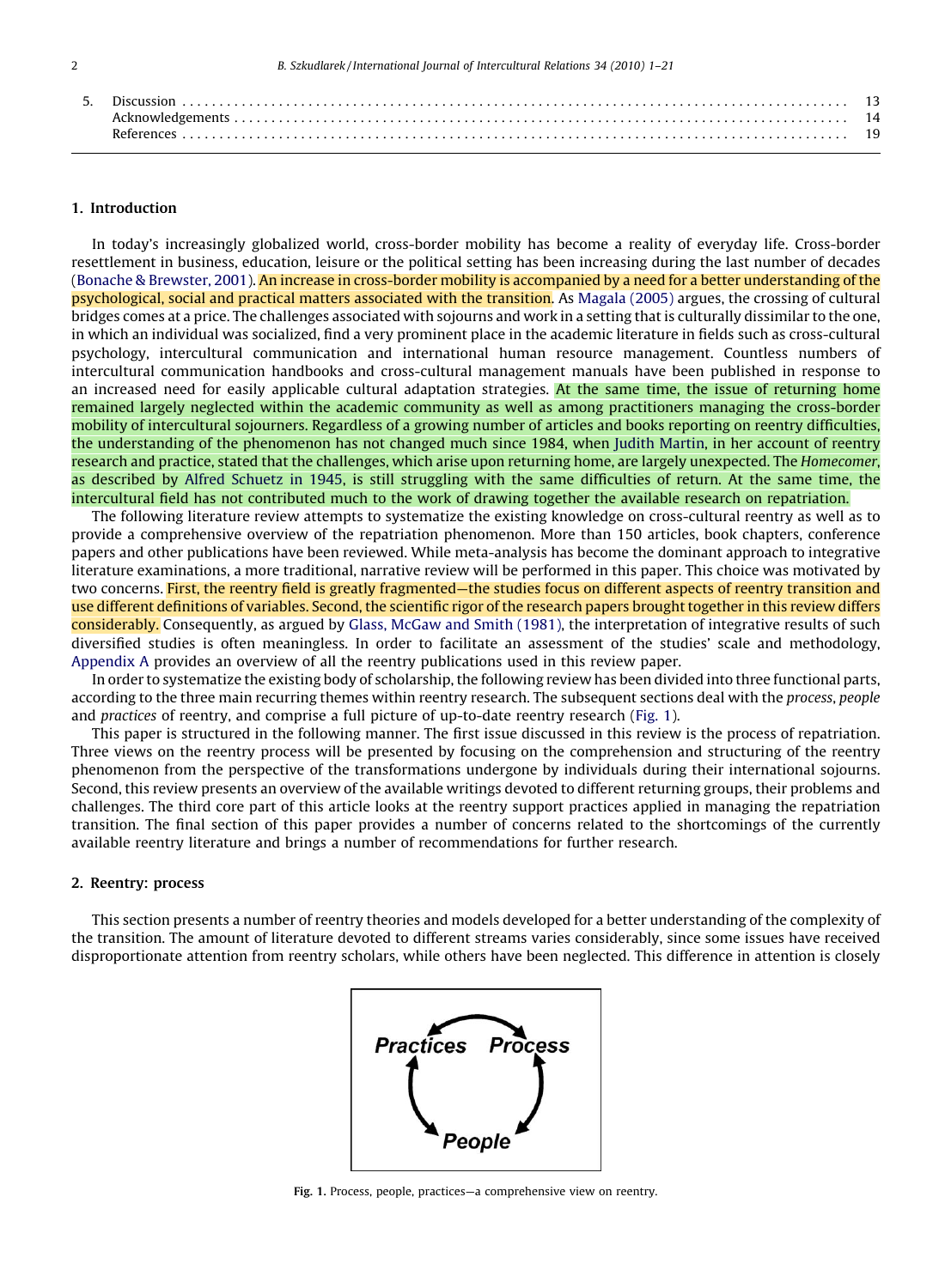related to two trends. First of all, different stakeholders have different research priorities. For example, the corporate world is arguably more interested in the productivity and performance of employees, than in the general adjustment of the returning individuals. Second, the initial expatriation move remains unchangeably the core focus in international business. Multinationals, which struggle with premature returns and ineffective performance of their assignees, urge the academic world to find more effective ways of expatriating people internationally. Consequently, limited empirical investigation is currently directed at exploring the multifaceted process of reentry, leading to fragmentation of the field.

## 2.1. Reentry process: theoretical frameworks

Presenting an up-to-date review of reentry theories, I will closely follow the framework proposed by [Martin and Harrell](#page-19-0) [\(2004\)](#page-19-0) by grouping the theoretical streams into three functional categories: *affective, behavioural* and *cognitive*. Such a grouping is consistent with the acculturation (ABC) model introduced by [Ward, Bochner, and Furnham \(2001\)](#page-20-0), who argue that cultural transition is a multifaceted phenomenon encompassing different aspects of emotion, behaviour and cognition.

#### 2.1.1. Reentry theories–affective aspects

The first category of concerns is the psychological wellbeing of the returning individuals. The reentry transition is conceptualized in terms of the feelings, emotional reactions and mental responses of the repatriate. The most influential writing within this theoretical stream is the work of [Gullahorn and Gullahorn \(1963\)](#page-18-0) and their reverse culture shock model (called also the W-curve theory). This model is a theoretical extension of the U-curve hypothesis, whose authorship is attributed to [Lysgaard \(1955\)](#page-19-0). [Oberg's work \(1960\)](#page-19-0) supports the U-curve theory of intercultural adjustment. The author introduces the term ''culture shock'' in order to describe the experiences related to living in an environment that differs culturally from the settings one grew up in. The U-curve model describes four distinctive phases of an intercultural sojourn: (1) euphoria, positive excitement about a new environment; (2) culture shock caused by surprising, mostly negative, experiences in a new environment; (3) acculturation, the learning process of adaptation to a new environment; and finally, (4) a stable state, achieved if the acculturation process is accomplished successfully.

The W-curve is an extension of the above-mentioned model and describes the four previously mentioned elements: euphoria, culture shock, acculturation and the stable state, experienced by a repatriate afterhis/her return to the home-country. These four stages are accompanied by strong affective responses, which in turn influence repatriates' readjustment to their home-country environment. Empirical research finds limited support for the W-curve hypothesis. [Sussman \(2001\)](#page-20-0) questions the curvilinearity of the readjustment process. A similar critique of the model has been voiced by [Adler \(1981\),](#page-18-0) who argues that the transition is better represented by a flattened U-curve shape. Additional negative assessments of the model can be found in the works of [Brislin \(1981\)](#page-18-0) and [Onwumechili, Nwosu, Jackson and James-Hughes \(2003\)](#page-19-0). The latter summarize the available critique, arguing that the model incorrectly assumes the ultimate correspondence between cultural adjustment and readjustment. Additionally, the authors theorize about the specificity of the multiple-re-acculturation processes occurring among intercultural transients (individuals who regularly change their place of residence between their home- and host-countries). They also introduce the concept of cyclical curves, to explain the numerous identity negotiation moments in multiple transitions.

The psychological consequences of reentry have been extensively documented in the literature. [Black, Gregersen and](#page-18-0) [Mendenhall \(1992b\)](#page-18-0) report that as many as 70% of the returning individuals experience significant discomforts related to their repatriation. It is even argued that the difficulties experienced upon return can be more psychologically challenging than those of the expatriation phase [\(Adler, 1981; Baughn, 1995; Chamove & Soeterik, 2006; Linehan & Scullion, 2002;](#page-18-0) [Martin, 1984](#page-18-0)). The challenge of returning home is related to issues such as the unexpectedness of the difficulties encountered, a lack of preparation for reentry, and grief for the lost expat life. Individuals can display considerable emotional distress as much as six months after their reentry [\(Furukawa, 1997](#page-18-0)). Research shows that the magnitude of this distress can reach clinical levels [\(Sahin, 1990\)](#page-20-0). [Chamove and Soeterik \(2006\)](#page-18-0) show that the intensity of grief experienced by returnees can even be comparable to that experienced by bereaved individuals. Issues of psychological distress have been widely documented among different returnee groups, e.g. students ([Cox, 2006; Gaw, 2000; Raschio, 1987; Sahin, 1990; Thompson &](#page-18-0) [Christofi, 2006; Uehara, 1986](#page-18-0)), international assignees ([Black et al., 1992b; Forster, 1994; Stevens, Oddou, Furuya, Bird, &](#page-18-0) [Mendenhall, 2006\)](#page-18-0) and refugees ([Harrell-Bond, 1989; Sundquist & Johansson, 1996](#page-19-0)). Nevertheless, the academic voices describing the challenges of reentry are not unanimous. [Sussman \(2007\)](#page-20-0) reports that the migrants returning to Hong Kong did not exhibit the negative affect associated with return migration. These results indicate a need for more diversified research on affective aspects of reentry transition.

### 2.1.2. Reentry theories–cognitive aspects

The second stream of reentry theory focuses on the cognitive aspects of repatriation. Within this stream, two sub-streams that are relevant for understanding reentry transition will be discussed.

2.1.2.1. Expectations Model. The Expectations Model provides a detailed explanation of the confrontation between individuals' expectations of reentry and the reality of the transition [\(Adler, 1981; Black, 1992; Rogers & Ward, 1993\)](#page-18-0). This well documented stream describes the way in which pre-reentry expectations influence the process of re-adaptation to the home-country environment. As with the reverse culture shock model, this theory was initially developed to address the expatriation/outbound experiences familiar to the cross-cultural field (e.g. [Black & Gregersen, 1990; Caligiuri, Phillips,](#page-18-0)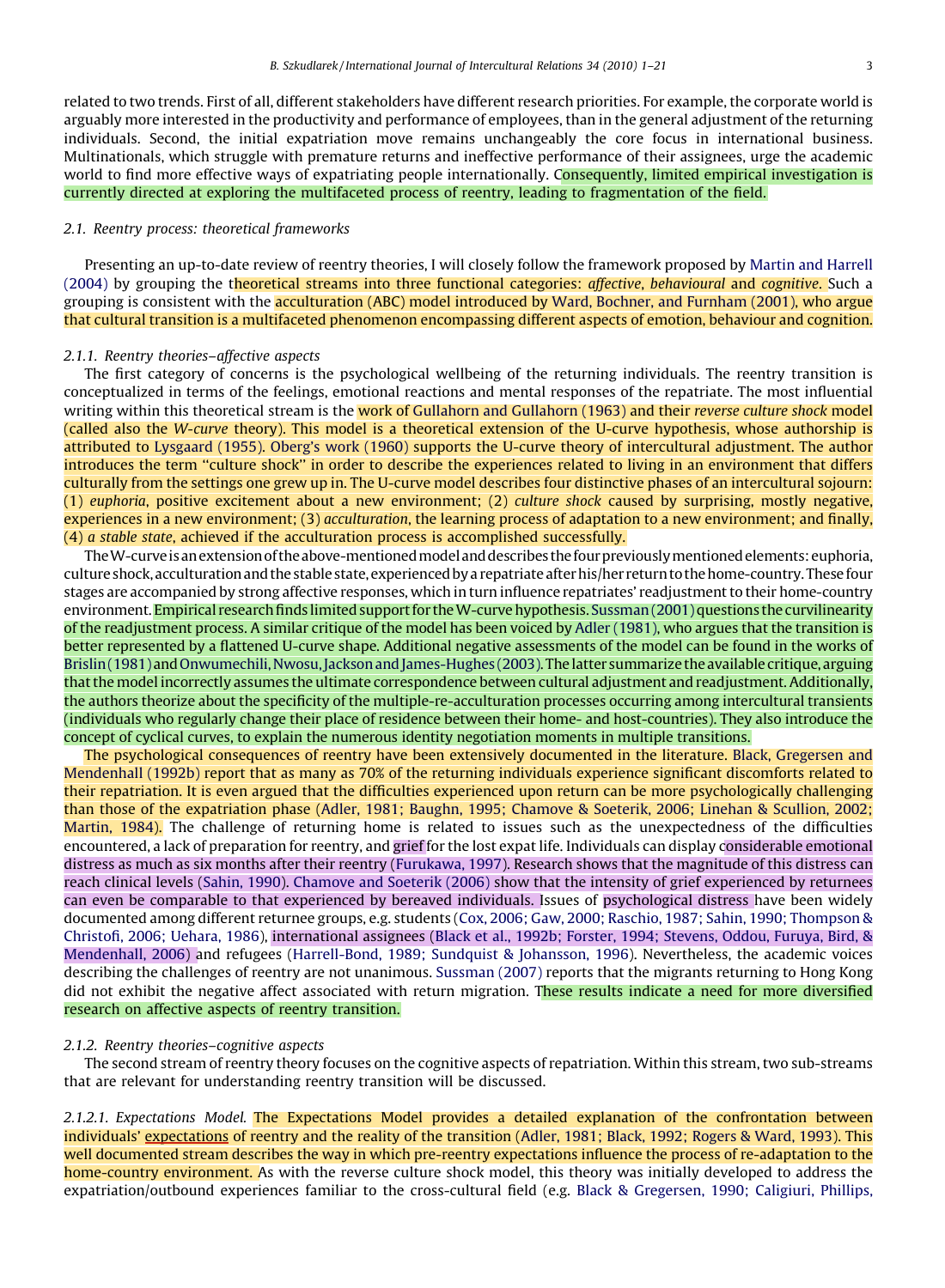[Lazarova, Tarique, & Burgi, 2001; Kealey, 1989\)](#page-18-0). However, while outbound difficulties and the need for preparation prior to expatriation were acknowledged relatively quickly by scholars and accepted by travelling sojourners, the discomforts associated with reentry still remain largely unexamined and unexpected ([Black, Gregersen, & Mendenhall, 1992a\)](#page-18-0). This is a consequence of the apparently commonsensical assumption that both home-country and home-organization are well known entities and do not need further 'explanation'. A 'reality check', however, often reveals that both the homeenvironment and the returning individual have changed substantially during the period of intercultural sojourn.

Several empirical investigations on the influence of expectations on the repatriation process have been conducted, but without any consensus in their conclusions ([Forster, 1994; Hammer, Hart, & Rogan, 1998; Martin, Bradford, & Rochlich, 1995;](#page-18-0) [Stroh, Gregersen, & Black, 2000; Sussman, 2002](#page-18-0)). Rogers and Ward (1993) do not observe a direct relationship between realistic expectations and psychological adjustment. On the other hand, [MacDonald and Arthur \(2003\)](#page-19-0) claim that expectations, which are met or exceeded, lead to a smooth readjustment. In both studies, the samples were too small to allow drawing valid conclusions. Meanwhile, in a job-related context, [Stroh, Gregersen and Black \(1998\)](#page-20-0) claim that, while met expectations support repatriates' commitment and intention to stay in their home-country organization, exceeded expectations might lead to an even higher dedication to the workplace. [Black's \(1992\)](#page-18-0) research does not confirm these findings and concludes that accurate expectations result in the highest level of readjustment and job performance. Consequently, [Black et al. \(1992a\)](#page-18-0) argue that the readjustment process should be made not only after reentry, but, most importantly, it should include cognitive anticipatory adjustment prior to return. This would help in building up a realistic level of expectations. These conclusions are supported by [Maybarduk \(2008\)](#page-19-0), who shows that returning U.S. Foreign Service spouses, whose reentry experience was more challenging than expected, experienced greater readjustment difficulties. [Chamove and Soeterik \(2006\)](#page-18-0) similarly argue that distress upon return grows proportionally, if there is less preparation and understanding of the reentry process.

2.1.2.2. Cultural Identity Model. The Cultural Identity Model is a second sub-stream within this cognitively oriented stream of research. Representatives of this course of inquiry look at the identity changes that occur during an international sojourn and after the return. In line with this theoretical notion, one assumes that returning individuals have undergone a profound personal transformation, influencing their cultural identity and sense of belonging.

[Sussman \(2000\)](#page-20-0) proposes a theoretical model with four types of identity alteration: subtractive, addictive, affirmative and intercultural. These identity shifts come as a consequence of behavioural and social adaptations made in the host-country environment, which become salient upon return to the home-country. The reentry process itself and, related to this, an increasing awareness of one's own cultural identity alteration may be a source of distress for those individuals who undergo subtractive (reporting weakened links with the home-country culture during the sojourn) or additive (reporting strengthened links with the host-country) identity shifts. At the same time, individuals, who experience affirmative (reporting strengthened links with the home-country culture during the sojourn) or intercultural/global (reporting a strengthened intercultural worldview during the sojourn) identity shifts, will experience less reentry distress and will have fewer difficulties readjusting. [Sussman's \(2001\)](#page-20-0) empirical research indicates support for these theoretical assumptions (out of 11 individuals studied during repatriation, 8 reported unchanged or more difficult readjustments during their subsequent reentries). Consequent investigations of the Cultural Identity Model confirm the influence of identity shifts on readjustment processes [\(Maybarduk,](#page-19-0) [2008; Sussman, 2002](#page-19-0)). Yet, this causality is not equally supported among the four identity alteration types [\(Maybarduk, 2008](#page-19-0)).

An alternative Cultural Identity Model has been proposed by [Cox \(2004\).](#page-18-0) Cox presents four patterns of intercultural identity formation (home-favoured, host-favoured, integrated, and disintegrated), empirically derived from a study analysing U.S. missionaries returning from international assignments in 44 different countries. In this model, the reentry processes categorized as integrated and home-favoured were related to easier re-adaptation than those categorized as disintegrated and host-favoured. These findings differ from Sussman's model and indicate an adaptation pattern similar to the one proposed by Culture Learning Theory, where a successful host-country adaptation will be related to a successful readaptation upon reentry. They also indicate the importance of both sustaining bonds with the home-culture and building new cognitive structures within the host-environment and could be further related to Bennett's research on developing intercultural sensitivity [\(Bennett, 1986; Hammer, Bennett & Wiseman, 2003](#page-18-0)). In his six-stage Developmental Model of Intercultural Sensitivity (DMIS), Bennett elaborates on an individual's ability to experience cultural differences. In a move from ethnocentric to ethnorelative stages, the model illustrates the importance of expanding one's worldview to include relevant constructs from different cultural points of reference. Consequently, one could hypothesize that adaptation to cultural differences (phase 5 of the DMIS) and a constructive form of integration of cultural differences (phase 6 of the DMIS) would be related to a successful re-adaptation on reentry.

#### 2.1.3. Reentry theories–behavioural aspects

The third stream within reentry research describes the behavioural aspects of repatriation and is derived from Culture Learning Theory ([Furnham & Bochner, 1986\)](#page-18-0). While sojourners may undergo profound personal transformation during transition, they also learn and internalize a new spectrum of behavioural responses, which are expected from them in the hostenvironment. Consequently, some of the home-country learned behaviours are forgotten and replaced by the host-country equivalents. As a result, the returning individuals have to relearn social skills often disregarded during their time abroad and regain familiarity with a set of home-country norms and behaviours. [Black et al. \(1992b\)](#page-18-0) claim that one of the most important aspects of post-return adjustment is behavioural control. This behavioural adjustment, according to the authors, can be facilitated by cognitive adjustment prior to repatriation. Within this stream, it is theorized that successful adaptation upon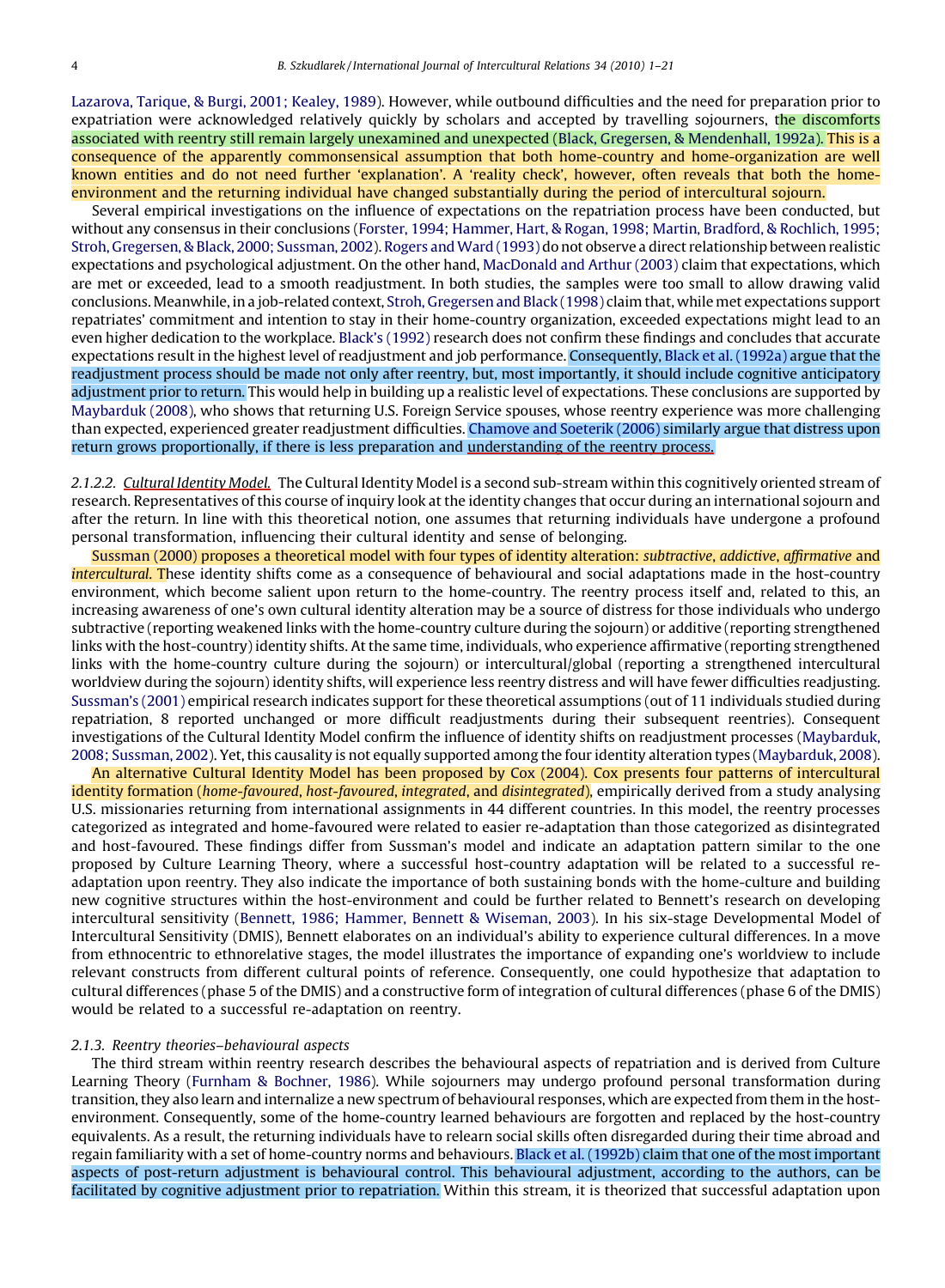expatriation will be related to successful re-adaptation on reentry [\(Brabant, Palmer, & Gramling, 1990; Ward et al., 2001\)](#page-18-0). This will occur because the returning individuals,who adapted well during expatriation,will be able to re-use these adaptive skills in the reentry process. At the same time, an unanswered question in the reentry literature remains: should the skills acquired abroad be discarded upon repatriation ([Selmer, Ebrahimi, & Li, 2000](#page-20-0)) or should truly bi/multicultural integration of the behavioural code take place upon reentry, so that the newly learned behavioural system could be reactivated when needed? Limited empirical research addresses the above issues, preventing the drawing of conclusive inferences. Among the critiques of the theory, [Sussman's \(2002\)](#page-20-0) empirical research suggests that adaptation on expatriation is unrelated to the reentry processes, consequently questioning the validity of Culture Learning Theory.

The three above-mentioned streams cover the most significant areas of the research focus and provide a framework for the conceptualization of the cross-cultural reentry process.

#### 2.2. Reentry process: modes of reentry

While [Sussman \(2002\)](#page-20-0) and [Cox \(2004\)](#page-18-0) attempt to categorize individuals' cultural identity responses to reentry,[Adler \(1981\)](#page-18-0) and [Pusch \(1998\)](#page-20-0) strive to create comprehensive models for classifying possible repatriation modes.While neither of these two models was empirically tested, they play an explanatory function in some literature on the topic and in training applications.

[Adler \(1981\)](#page-18-0) proposes a four-element matrix, distributed over two dimensions: overall attitude (optimistic or pessimistic) and specific attitude (passive or active). This coping-mode diagram, then, describes four attitudinal responses, which may be experienced by individuals on their reentry: re-socialized (optimistic and passive), proactive (optimistic and active), alienated (pessimistic and passive) and rebellious (pessimistic and active). According to this model, active repatriates aim at changing themselves and their environment in order to create the best fit with the home-country organization. This is not observed amongst passive returnees, who do not undertake anticipatory actions in order to co-facilitate the reentry transition. On the other continuum, optimistically oriented repatriates evaluate their reentry positively, while their pessimistic colleagues have a negative opinion about the process. Even though this model has been created in order to describe the reentry experience within a corporate context, an empirical application of the framework to a student sample has also been undertaken, which illustrates the applicability of the model to different repatriating groups ([Thompson & Christofi, 2006\)](#page-20-0).

[Pusch \(1998\)](#page-20-0) proposes a classification of reentry styles with four distinct categories: free spirited, detached, reassimilatory and integratory. These four styles are pictured across three dimensions, which have been defined by Pusch as crucial to the reentry process. The three dimensions cover: (1) the main concerns individuals might have about their repatriation; (2) the fundamental internal commitment of repatriates towards their home-country readjustment; and (3) the role they might desire to play or might be inherently playing upon reentry. As claimed by the author, such a conceptualization might be helpful for rethinking the going-home process, both in the anticipatory and retrospective stages of reentry. Even though thismodel has not been adopted by reentry scholars, it seems to be gaining popularity among reentry practitioners [\(La Brack, 2007](#page-19-0)).

#### 2.3. Reentry process: the individual perspective

A substantial number of studies related to the reentry phenomenon focuses on sojourners' characteristics and situational factors of repatriation. Research shows that a number of factors can influence the distress experienced upon return, as well as psychological readjustment and overall satisfaction with the transition. The following sections examine these differences.

#### 2.3.1. Sojourners' characteristics

2.3.1.1. Gender. A significant number of empirical investigations suggest that men and women tend to experience reentry differently ([Rohrlich & Martin, 1991](#page-20-0)). [Brabant et al. \(1990\)](#page-18-0) show that women more often reported problems with family and daily life and were more inclined to notice changes in their social environment than men. According to the authors, gender was the most important variable for predicting reentry problems. [Gama and Pedersen \(1977\)](#page-18-0) describe family challenges experienced by returning women and their struggle to fulfil their relatives' expectations of their roles upon return. Suda (1999, as cited in [Sussman, 2007](#page-20-0)), meanwhile, portrays the difficulties experienced by female returnees in readjusting to their home society. In the work context, [Linehan and Scullion \(2002\)](#page-19-0) stress the importance of the pioneering role (and consequent difficulties) of female expatriates, while [Cox \(2004\)](#page-18-0) emphasizes the assumed responsibilities of household maintenance and family life management of the female respondents (regardless of their regular working hours).

Contrary to the above-mentioned research, [Sussman \(2001\)](#page-20-0) reports no significant relationship between gender and reentry difficulties, indicating a need for further investigation of gender related reentry concerns. As pointed out by [Martin](#page-19-0) [and Harrell \(2004\)](#page-19-0), more studies should be devoted to the relationship between gender and the character of the sojourn, and their influence on the readjustment. For example, the experiences of dependent female-spouses are expected to be considerably different from those of female-expatriate-managers.

2.3.1.2. Age. Age is the second most frequently researched reentry variable. Research indicates a positive correlation between age and reentry adjustment: the older the repatriates, the less the reentry distress [\(Black & Gregersen, 1991; Cox,](#page-18-0) [2004; Gullahorn & Gullahorn, 1963; Hyder & Lovblad, 2007; Moore, Jones, & Austin, 1987; Rohrlich & Martin, 1991](#page-18-0)). [Cox](#page-18-0) [\(2004\)](#page-18-0) shows that age is not only related to psychological distress, but also to social difficulties upon reentry. The author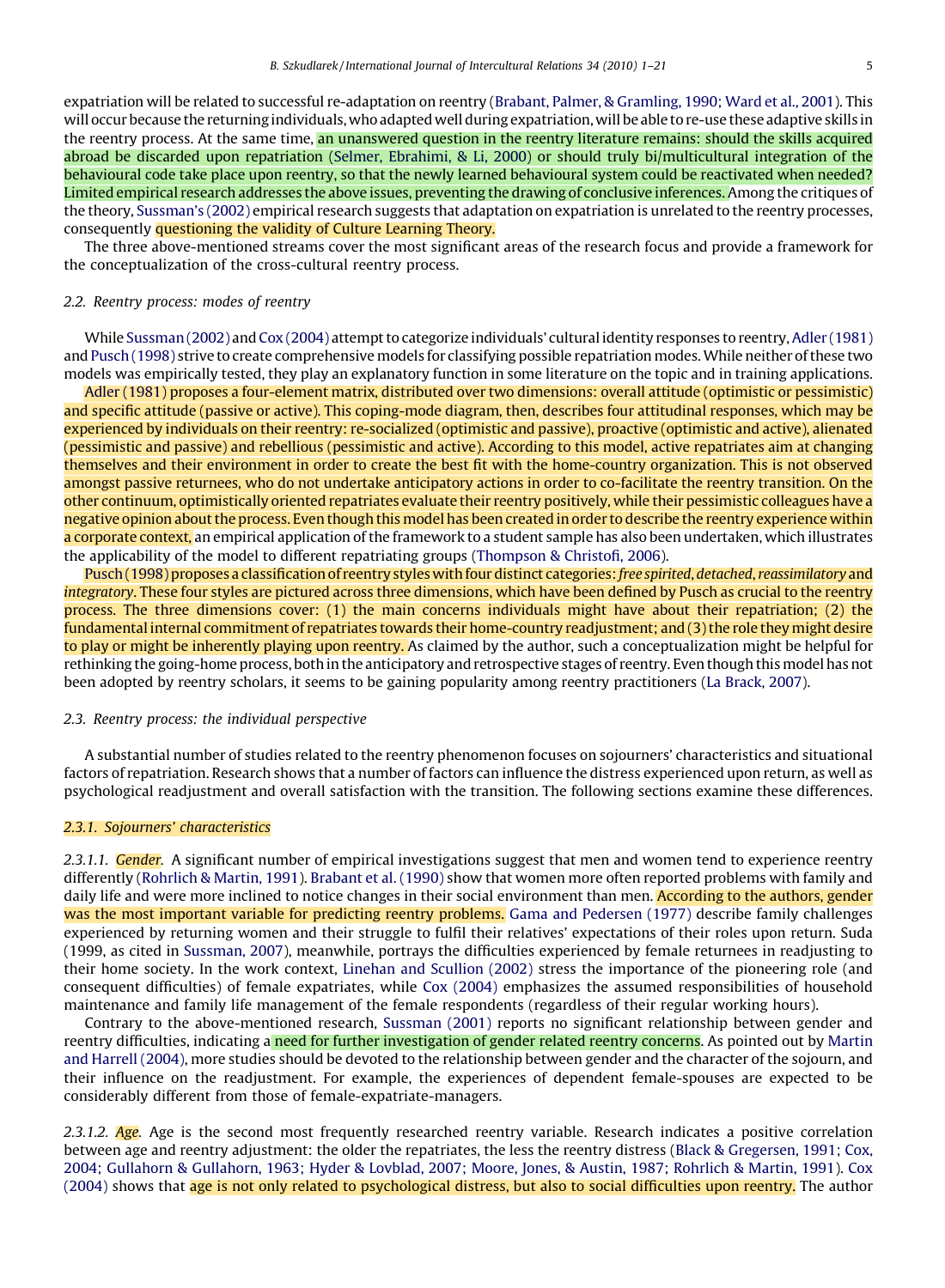claims that this could be related to the higher cultural learning abilities and adjustment skills of younger individuals, resulting in more profound identity changes during the international sojourn and increased reentry distress upon return. There are some researchers who question the existence of any relationship between age on the one, and reentry satisfaction or the level of experienced reentry difficulties on the other hand ([Hammer et al., 1998; Uehara, 1986](#page-19-0)). Only one empirical investigation gives an account of an opposite trend. Suutari and Välimaa (2002) state that, among Finnish repatriates, older people reported more difficulties with readjustment than the young repatriates. The authors hypothesize that such results could be a consequence of relatively strong ageism within Finnish corporations.

An additional, important factor related to age and reentry readjustment is the type of reentry concerns expressed [\(Martin,](#page-19-0) [1986](#page-19-0)). While young individuals are more concerned about rebuilding personal relationships, older repatriates emphasize work- and career-related anxieties.

2.3.1.3. Personality. Several empirical attempts have been made to explore the influence of personality traits on different aspects of repatriation. [Martin and Harrell \(2004\)](#page-19-0) describe three attributes relevant in reentry adjustment: openness, personality strength and positivity. [Black et al. \(1992a\)](#page-18-0) claim that strong self-image has a substantial role in the readjustment process. Similar conclusions have been reached by Sánchez Vidal, Sanz Valle, Barba Aragón and Brewster [\(2007\)](#page-20-0), who stress the importance of self-efficacy, and by [Feldman \(1991\)](#page-18-0), who theorizes that, next to self-efficacy, hardiness also has a positive impact on successful reentry adaptation. [Furukawa \(1997\)](#page-18-0) investigates the re-acculturation process of Japanese students coming back from international exchange programs and concludes that <mark>neuroticism has an influence on</mark> the mental health of repatriates. [Sussman \(2007\)](#page-20-0) adds that independent and interdependent self-construals play an important role in understanding the identity changes of re-migrating individuals.

In the work context, [O'Sullivan \(2002\)](#page-19-0) investigates the influence of personality traits on proactive repatriation behaviours. The author theorizes that those repatriates, who score highly on the Big Five personality traits (extroversion, conscientiousness, openness, emotional stability and agreeableness), will exhibit more positive and proactive work behaviours. Finally, [Furuya, Stevens, Bird, Oddou, and Mendenhall \(2009\)](#page-18-0) link positive intercultural personality characteristics with global management competency learning upon reentry.

2.3.1.4. Religion. Religion can play an important role in the process of dealing with the emotional and psychological aspects of repatriation. [Brabant et al. \(1990\)](#page-18-0) show that religion is a significant variable related to problems upon return among the students from the Near East. These problems have been reported predominantly in relation to family interactions and the readjustment to daily life. [Martin and Harrell \(2004\)](#page-19-0) speculate that such relationship difficulties might be a result of newly acquired liberal behaviours and values, which conflict with those of the family members back in the home-country. Since very few studies address the importance of religion in repatriation, the inferences indicated above should be treated with caution.

2.3.1.5. Marital status. The marital status of returnees seems to correlate with their readjustment difficulties experienced upon return. A number of researchers show that single sojourners are more likely to experience depression than their married colleagues ([Huffman, 1989; Moore et al., 1987\)](#page-19-0). [Cox's \(2004\)](#page-18-0) research also indicates that single repatriates have greater social difficulties upon return and that they also tend to identify more strongly with the host-culture than married sojourners do. Cox explains that such outcomes may be related to the supportive role the spouse plays in the reentry process. [Hyder and Lovblad \(2007\)](#page-19-0) support such a line of reasoning and present a model in which single marital status would negatively impact the reentry experience. Since the majority of related empirical studies are confined to a missionary sample, it cannot be assumed that the results would be replicated with other returning groups.

2.3.1.6. Socioeconomic status. Despite the fact that a number of researchers looked at the effect of a loss of social status and a decrease in financial resources associated with returning corporate employees ([Black & Gregersen, 1991; Gregersen & Stroh,](#page-18-0) [1997; MacDonald & Arthur, 2005\)](#page-18-0), there is **surprisingly little research about the ways in which the broadly understood** socioeconomic status of sojourners influences their readjustment. The limited empirical research does not indicate a relationship between socioeconomic status and the problems associated with reentry [\(Brabant et al., 1990; Gregersen &](#page-18-0) Stroh, 1997; Suutari & Välimaa, 2002). As indicated by both [Martin and Harrell \(2004\)](#page-19-0) and [Szkudlarek \(2009\),](#page-20-0) this limited interest in socioeconomic factors is symptomatic of a broader problem within intercultural research, where empirical explorations are limited to white, middle-class North American or Western European individuals.

2.3.1.7. Prior intercultural experience and reentry. [Martin and Harrell \(2004\)](#page-19-0) hypothesize that previous cross-cultural experiences should have a positive influence on consecutive cultural transitions. Yet, empirical examinations by [Hammer et al.](#page-19-0) [\(1998\)](#page-19-0) and [Cox \(2004\)](#page-18-0) find no relationship between prior intercultural experience and reentry satisfaction or the level of experienced reentry difficulties. [Sussman \(2002\)](#page-20-0) agrees with this conclusion but hypothesizes that multiple reentries could influence sojourners' adaption of intercultural identity. These findings question the relevance of Culture Learning Theory.

### 2.3.2. Situational variables

2.3.2.1. Length of intercultural sojourn. The results of the research related to the influence of the length of an international sojourn on reentry readjustment are inconsistent. As posited by [Black et al. \(1992b\)](#page-18-0), the repatriates who spent a substantial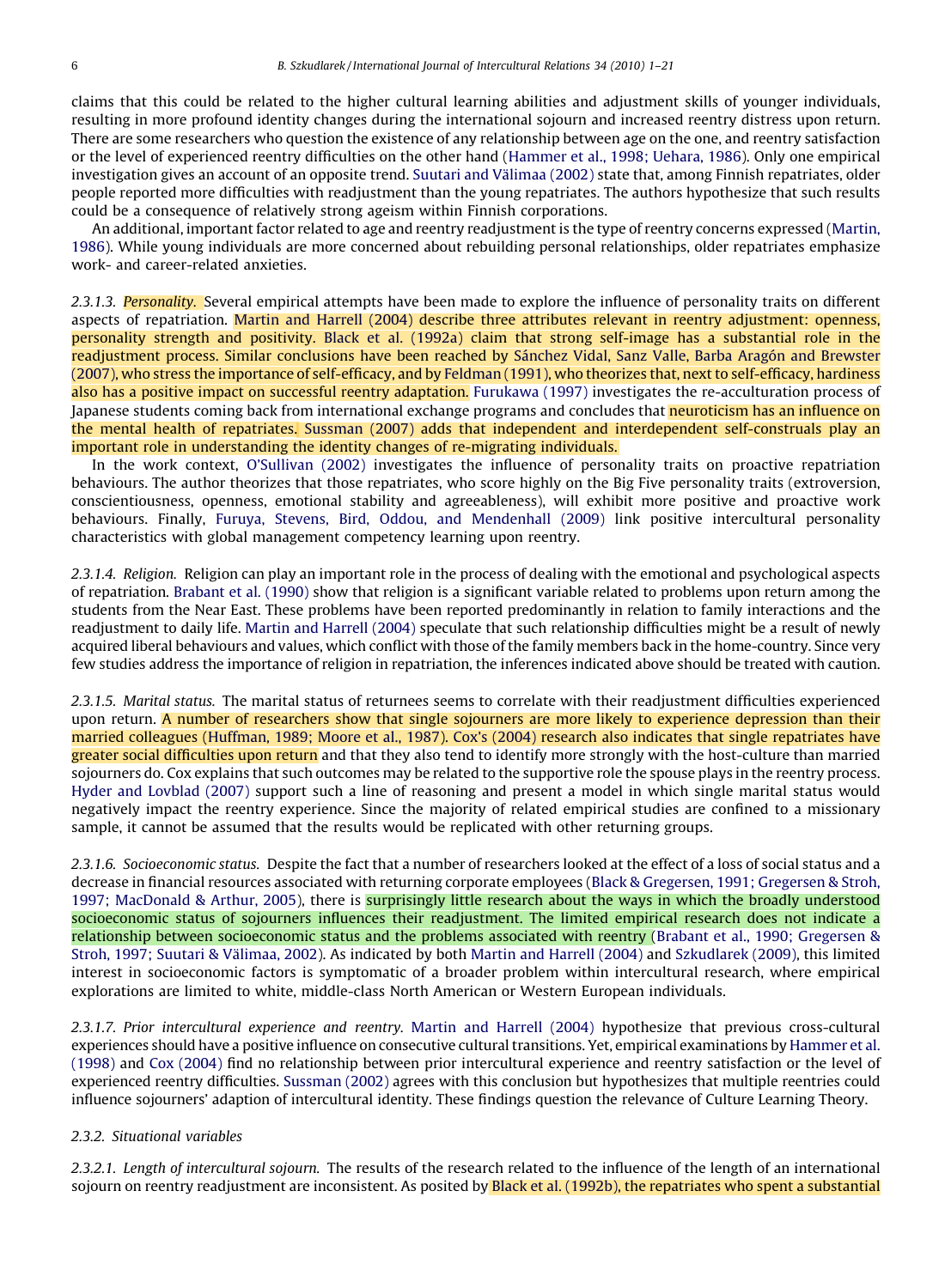number of years abroad have a much more difficult time readjusting than those who go on short-term assignments. Similar results have been reached by other researchers [\(Forster, 1994\)](#page-18-0).

[Black and Gregersen \(1991\)](#page-18-0) argue that the length of the period spent abroad is indeed associated with reentry readjustment, but only within the work context. The opposite conclusion has been reached by Suutari and Välimaa (2002), who claim that time abroad can be a predictor only with regard to general readjustment, and is irrelevant for forecasting job and organizational outcomes. [Gregersen and Stroh \(1997\)](#page-18-0) show that while Finnish repatriates and spouses faced some of the greatest readjustment difficulties at work and at home, the total number of years they spent overseas was not a significant predictor of general readjustment. Finally, a number of researchers show no relationship between the length of an international sojourn, reentry distress and home-country adjustment challenges [\(Hammer et al., 1998; Uehara, 1986\)](#page-19-0).

2.3.2.2. Cultural distance. As argued in the literature (Black et al., 1992b; [Kidder, 1992; Triandis, 1989](#page-19-0)), cultural differences between the home- and host-country environments have a substantial influence on the course of repatriation. Cultural distance, defined as differences in norms between two environments ([Kogut & Singh, 1988](#page-19-0)), can have a huge impact on readjustment processes. For example, [Black et al. \(1992b\)](#page-18-0) describe the differences experienced by Japanese returnees, in comparison to their North American or Western European colleagues. In this research, the accompanying Asian spouses experienced the more restricted social interactions within Japanese society as very difficult. This could be related to what [Triandis \(1989\)](#page-20-0) describes as the difficulty of transition from loose societies, with few restraining norms and rules, to tight societies, where a behavioural code of conduct is strictly defined. Such a line of reasoning is supported by [Kidder \(1992\),](#page-19-0) who describes the challenges of reentry experienced by Japanese students. Similar results have been reached in the Finnish context, where cultural novelty was a substantial factor in reentry readjustment ([Gregersen & Stroh, 1997](#page-18-0)).

It is important to acknowledge that, in the U.S. context, research does not support the hypothesis of cultural distance and its impact on reentry ([Black & Gregersen, 1991](#page-18-0)). It is hypothesized that in-country heterogeneity might contribute to the relatively lower importance of cultural distance here ([Gregersen & Stroh, 1997\)](#page-18-0). Consequently, [Rohrlich and Martin \(1991\)](#page-20-0) suggest that not cultural distance but the particular attributes of the home- and host-environments (e.g. food, climate) may have a higher impact on cross-border readjustments.

2.3.2.3. Time since return. Similarly to the length of one's stay abroad, the time elapsed since one's return has also been used as a predictor of reentry readjustment. [Gregersen and Stroh \(1997\)](#page-18-0) show that the time elapsed since return relates significantly both to work and general readjustment for repatriates and their spouses. Sánchez Vidal et al. (2007) argue for including the time variable into the work-related readjustment model. According to the authors, the longer the duration of readjustment, the more work-related difficulties will emerge for repatriates. Consequently, staff responsible for management of returning sojourners should invest in practices which will shorten the readjustment process. Contrary to these findings, [Cox \(2004\)](#page-18-0) does not find a significant relationship between the time since return and the process of readjustment. Such conflicting results put in question the validity of the W-curve model of reentry readjustment and its explanatory power for explaining cross-cultural transitions.

2.3.2.4. Contact with host-country individuals. Researchers argue that the frequency and quality of interactions with hostcountry nationals are directly related to expatriation adjustment [\(Kim, 2001\)](#page-19-0). Similarly, [Rohrlich and Martin \(1991\)](#page-20-0) hypothesize that both the kind and the frequency of communications with host-country nationals can impact the repatriation experience. Existing empirical scrutiny [\(Hammer et al., 1998](#page-19-0)) does not find any relationship between these variables, however, suggesting a need for further investigation of the influence of contact with host-country individuals on sojourners' readjustment.

2.3.2.5. Contact with home-country individuals. The amount of contact with home-country individuals during expatriation has been reported as significantly related to home-country readjustment. Research shows that maintaining personal relationships with home-country individuals during foreign sojourns can have a substantial influence on reducing the distress of reentry. [Brabant et al. \(1990\)](#page-18-0) show that the frequency of visits home is also positively associated with repatriation. However, more recent research indicates that the quality of these encounters might be more important than their quantity; quality being defined as a personally satisfying and/or informative communication process ([Cox, 2004](#page-18-0): 208). Moreover, email and other methods of internet communication are being reported as very satisfying for maintaining relationships with home-country nationals and are rated by individuals as equally or even more satisfying than some face-to-face communication modes ([Cox, 2004\)](#page-18-0).

2.3.2.6. Attitudes of home-country individuals towards the returnees. Attitudes of home-country individuals towards the returnees seem to be another factor impacting the readjustment process. While this issue has been briefly addressed in the research on cultural distance and work-interactions, intercultural researchers have devoted little attention to further explore the topic of the compatriots' attitudes toward returning groups. An exception to this trend is research on Japanese returnees. A number of studies describe in detail the prejudiced attitudes and discriminative practices that Japanese repatriates are confronted with upon reentry ([Fry, 2007; Kanno, 2000; Yoshida et al., 2002; Yoshida et al., 2003](#page-18-0)). In extreme cases, these attitudes take the form of institutional discrimination (e.g. a separate schooling system). Government initiatives and extensive media coverage steer the national debate on the reentry ''problem''. The tone of this discussion results in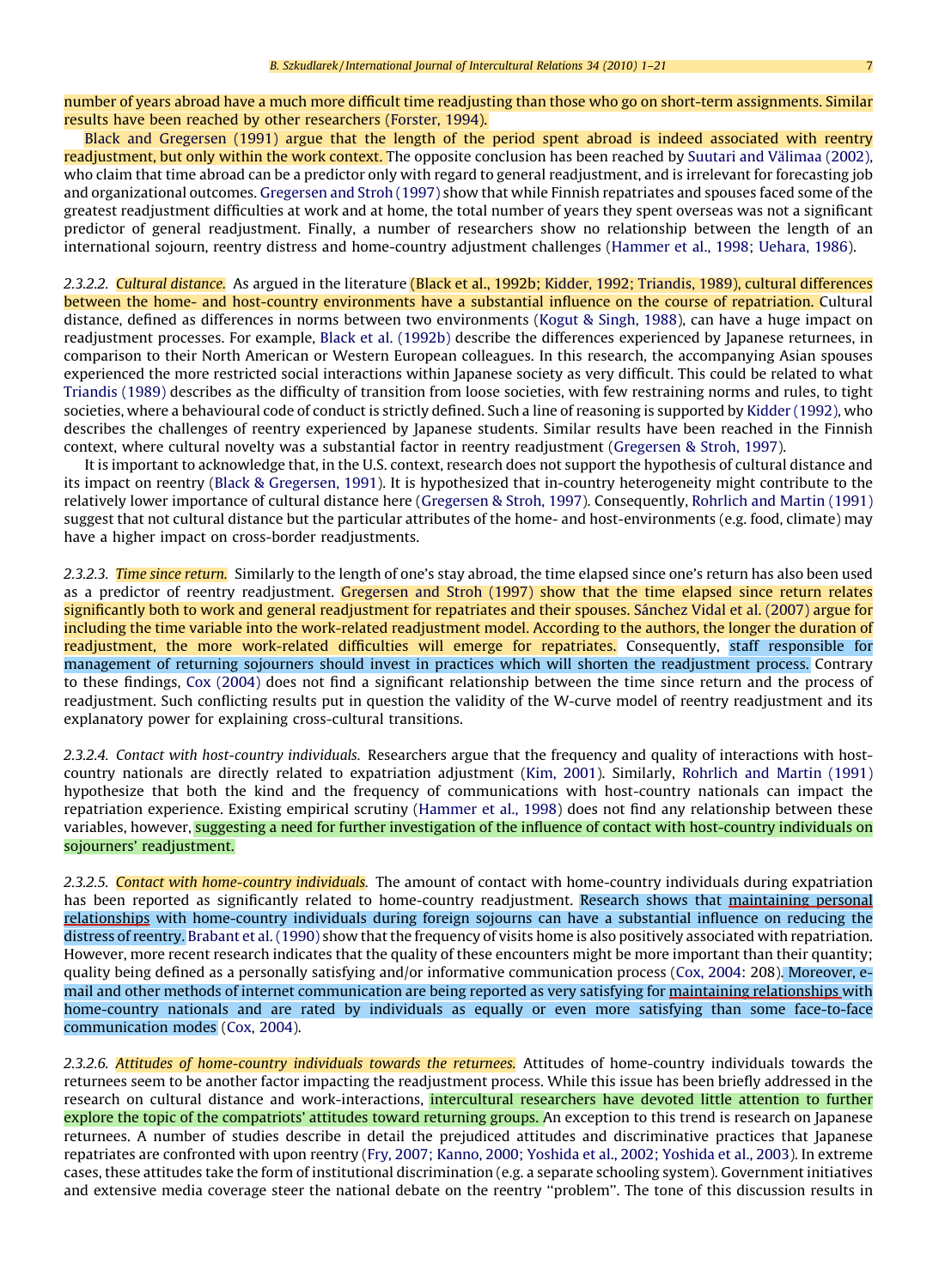increasingly negative attitudes towards returnees, rather than in promoting understanding between the repatriates and the non-sojourning population [\(Enloe & Lewin, 1987; Podolsky, 2004](#page-18-0)).

2.3.2.7. Housing conditions. Post-reentry housing conditions are a recurring theme in findings on repatriation ([Napier &](#page-19-0) [Peterson, 1991](#page-19-0)). This is closely related to the fact that expatriating individuals often gain a number of financial benefits related to their relocation abroad, including preferential, high-comfort housing. At the same time, upon return, repatriates usually need to adjust back to a much more modest life-style. As indicated by the researchers, housing conditions are significantly related to the general readjustment of Finnish repatriates ([Gregersen & Stroh, 1997\)](#page-18-0) and to spouse and repatriate readjustment of U.S. returnees [\(Black & Gregersen, 1991](#page-18-0)). Therefore, it is recommended that organizations dealing with reentry transitions facilitate adequate housing arrangements for the returning individuals ([Black et al., 1992b\)](#page-18-0).

#### 3. Reentry: people

In this section, the concerns and specificities of different groups of repatriates will be discussed. The groups are identified according to their primary reasons for their intercultural sojourn. Since a great majority of reentry literature focuses on the repatriation of corporate expatriates, the concerns of this group will be addressed in detail. Additionally, an overview of the literature devoted to reentry issues of six other groups will be presented: repatriating spouses, students, missionaries, Peace Corps Volunteers, Third Culture Kids and returning migrants. The need for increased research regarding other repatriating groups is also discussed.

#### 3.1. Corporate repatriates

Corporate repatriates are the most thoroughly researched group within the reentry field. This is in partly due to the fact that work-related difficulties are among the most often reported concerns upon return [\(Adler & Bartholomew, 1992; Baruch,](#page-18-0) [Steele, & Quantrill, 2002; Black et al., 1992b; Furuya, Stevens, Oddou, Bird, & Mendenhall, 2007; Harvey, 1982; Kraimer,](#page-18-0) [Shaffer & Bolino, 2009; Linehan & Scullion, 2002; Paik, Segaud, & Malinowski, 2002; Peltonen, 1997; Stevens et al., 2006;](#page-18-0) Stroh et al., 2000; Sánchez Vidal et al., 2007; Ward et al., 2001). Issues related to workplace readjustment, commitment, transfer of knowledge, productivity and post-reentry turnover rates among returning individuals have been widely discussed in the international management literature. Even though [Lazarova and Caligiuri \(2004\)](#page-19-0) argue for the individual treatment of different corporate assignee groups (technical, developmental/high potential, strategic/executive, functional/ tactical) and [Newton, Hutchings, and Kabanoff \(2007\)](#page-19-0) stress the substantial differences between the functions of international transfers (position filling, management development, organizational development), the majority of the reentry literature approaches corporate reentry in a uniform manner. Consequently, this review will not differentiate among different types of corporate returnees.

While the majority of repatriates are satisfied with the career-related outcomes of their repatriate experience, research shows that many of them experience a number of work-related challenges upon return (Gomez-Mejía & Balkin, 1987; [Suutari & Brewster, 2003; Westwood & Leung, 1994\)](#page-18-0). Among other issues, repatriates report a lack of suitable career prospects available to them upon their reentry, a lack of challenging work and responsibilities, as well as a lack of understanding concerning their new experiences and knowledge on the part of their home-organization colleagues. Individual career paths are often neglected within the strategic planning of international assignments, resulting in the international transition being a risky move for the long-term career prospects of the repatriate ([Naumann, 1992](#page-19-0)). The importance of such long-term planning for the sojourning individuals has been well documented in the literature. However, this continues to be rarely addressed by home-organizations ([Riusala & Suutari, 2000\)](#page-20-0). Another work-related concern of returning employees is what [Paik et al. \(2002\)](#page-19-0) describe as the discrepancy between the repatriates and their HR managers in defining a successful repatriation. While returning individuals focus on country culture readjustment, HR managers are primarily interested in work-related outcomes and expect the returning individuals 'to hit the ground running'.

In fact, research demonstrates that multinational corporations seem to largely neglect the issue of reentry. [Black et al.](#page-18-0) [\(1992b\)](#page-18-0) show that, among researched organizations, as few as 4.3% of U.S. organizations informed their employees of their return date with notice of half a year or more. The majority of returning individuals received arbitrary notice, indicating little preparation on the company's part for the repatriation of their employees. The situation is similar upon the employees' return. As indicated by the authors, 60–70% of repatriates only learned about their new work positions after repatriation. Additionally, the new work places were a poor match with repatriates' newly acquired experiences, knowledge and skills; as little as 25% of Finnish and about 10% of Japanese and U.S. repatriates received a promotion upon return and many were downgraded to lower-level positions than those which they held abroad. Among the other issues reported as problematic are the loss of autonomy, locally bounded technical and managerial obsolescence, a reduced range of responsibilities and the loss of within-company networks ([Forster, 1994; McDonald, 1993](#page-18-0)).

[Caligiuri and Lazarova \(2001\)](#page-18-0) describe a number of considerations to be taken into account by managers attempting to create strategic repatriation policies. The authors stress the importance of coherence between selection procedures, expatriate performance management and the repatriation system. They also emphasize that, while a substantial number of writings detail the retention strategies of the home-organization, in fact, a certain level of turnover upon repatriation is in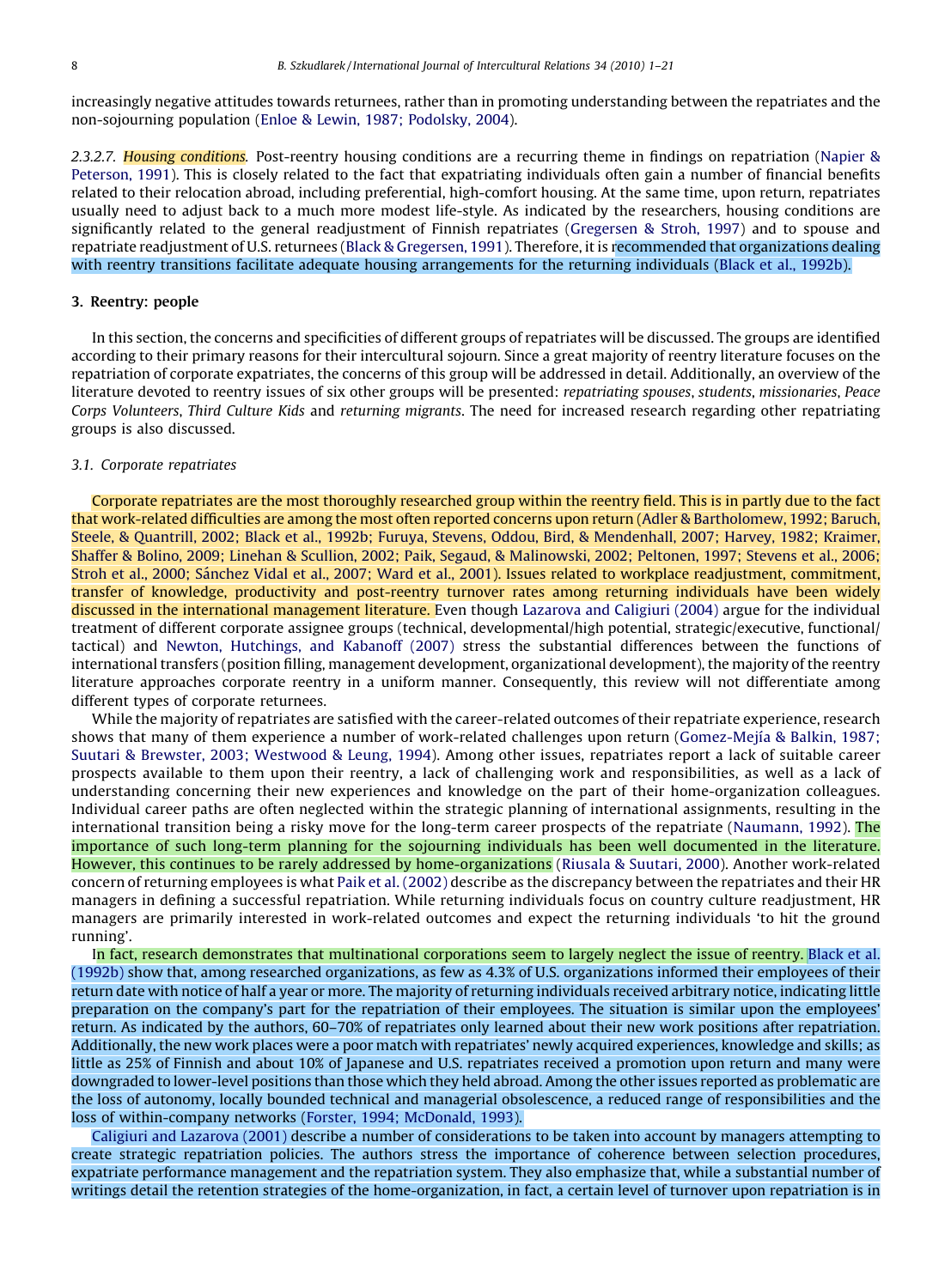fact functional and should be included in the strategic planning of international assignments. The issues of knowledge management and turnover intentions are described below.

#### 3.1.1. Knowledge management

The transfer of knowledge upon return is one of the most important strategic objectives related to successful repatriation management. Expatriating individuals gain not only substantial knowledge related to particular, local management practices and local market conditions, but also develop a number of overall management skills and interpersonal relations competences ([Lazarova & Tarique, 2005\)](#page-19-0). Unfortunately, reentry management is rarely high on the HR agenda of multinational corporations ([Bonache, Brewster & Suutari, 2001\)](#page-18-0) and the returning individuals frequently face resistance when attempting to transfer their newly gained foreign knowledge to the home-organization. [Adler \(1981\)](#page-18-0) labels this negative reaction *a xenophobic response*. A closed and reserved attitude among home-country employees is found to hinder the transfer of knowledge from the host- to home-country organization and negatively influence the readaptation of the returning individuals. The author suggests two strategies that could be applied here. First, repatriates could mask the source of their knowledge and, in this way, prevent a prejudiced response. Second, the home-country managers should be offered assistance (training) in recognizing the benefits of the international experiences their repatriated colleagues have gained.

[Lazarova and Tarique \(2005\)](#page-19-0) add that for an effective transfer of knowledge upon repatriation to take place there must be a fit between both the organization's interest and openness, and the repatriate's readiness to share the information. Proactive organizations could also undertake a number of actions supporting knowledge transfer [\(Lazarova & Caligiuri, 2004](#page-19-0)). Such procedures should be organized in the form of anticipatory policies rather than being implemented as ad hoc crisis management interventions ([Lazarova & Caligiuri, 2001](#page-19-0)). Research shows that both appropriate HR practices and selfadjustment efforts of returning individuals contribute to the within-company learning processes [\(Furuya et al., 2007](#page-18-0)).

#### 3.1.2. Commitment and turnover intentions

Challenges of repatriation, as well as dissatisfaction with the company's management of reentry process are often accompanied by a lack of commitment to the home-organization and consequently a higher presentation of turnover intentions among repatriates.

The most important factor predicting individuals' commitment to their home-organization is the demonstrable value placed on the international experiences of returning assignees [\(Gregersen, 1992; Gregersen & Black, 1996; Stroh, 1995](#page-18-0)). Moreover, scholars identify several other factors influencing commitment to a home-unit: tenure within the homeorganization, predeparture training [\(Gregersen & Black, 1992\)](#page-18-0), role discretion and clarity ([Gregersen, 1992](#page-18-0)), and adequate career development planning ([Stroh, 1995\)](#page-20-0). Similar predictors have been found in relation to work readjustment ([Black &](#page-18-0) Gregersen, 1991; McDonald, 1993; Suutari & Välimaa, 2002).

Despite a relatively small number of empirical studies on turnover rates, the few that have been published report unusually high levels of turnover among repatriated employees. The 2008 GMAC Global Relocation Trends Report states that, among 154 surveyed organizations, more than 50% of the international assignees left their companies within two years of their return. Consequently, the issue of employee retention after repatriation has been frequently addressed in the international HRM literature. [Lazarova and Cerdin \(2007\)](#page-19-0) notice that the majority of available research related to repatriate turnover inadequately focuses on individuals' inability to manage the reentry process, and their more or less complete dependence on organizational arrangements and support practices. The authors argue that such a view is one-sided and does not account for the proactivity of returning individuals. According to the authors, repatriates might voluntarily choose to change employers in the hope of a better match between their newly acquired skills, job ambitions and work responsibilities. Such protean careers ([Hall, 1996\)](#page-19-0) lead repatriates to opt for boundaryless careers, running independently of a particular organizational setting, rather than having a life-long commitment to one employer ([Lazarova & Cerdin, 2007\)](#page-19-0). This newly emerging line of research opens up a new perspective on understanding the concept of work commitment and post-reentry retention.

#### 3.2. Spouse/partner reentry

While it is questionable to identify spouse/partner reentry as a distinctive category of repatriation, several researchers have done so. While many readjustment factors are identical for both partners, research indicates several unique areas of spousal readjustment. [Black et al. \(1992b\)](#page-18-0) describe the significant percentage of spouses, who did not work during the international assignment phase and consequently found it very challenging to come back to the workplace after their return. Those who wanted to find employment in their home-country reported significant difficulties in finding a new work placement. At the same time, only 2% of U.S. organizations and 15% of Finnish employers offered job-finding support to the returning spouses. These numbers are surprisingly low when taking into consideration that successful spousal repatriation is largely acknowledged as one of the key factors in the re-adaptation of returning expatriates, especially within the corporate context ([Black et al., 1992a](#page-18-0)). Research shows that partners' general readjustment patterns tend to positively reinforce each other. This, in turn, has a direct influence on employees' work readjustment and their performance in the workplace ([Black](#page-18-0) [et al., 1992b; Gregersen & Stroh, 1997\)](#page-18-0). Consequently, [MacDonald and Arthur \(2005\)](#page-19-0) identify a number of support practices that should be provided to the returning spouses by the organization.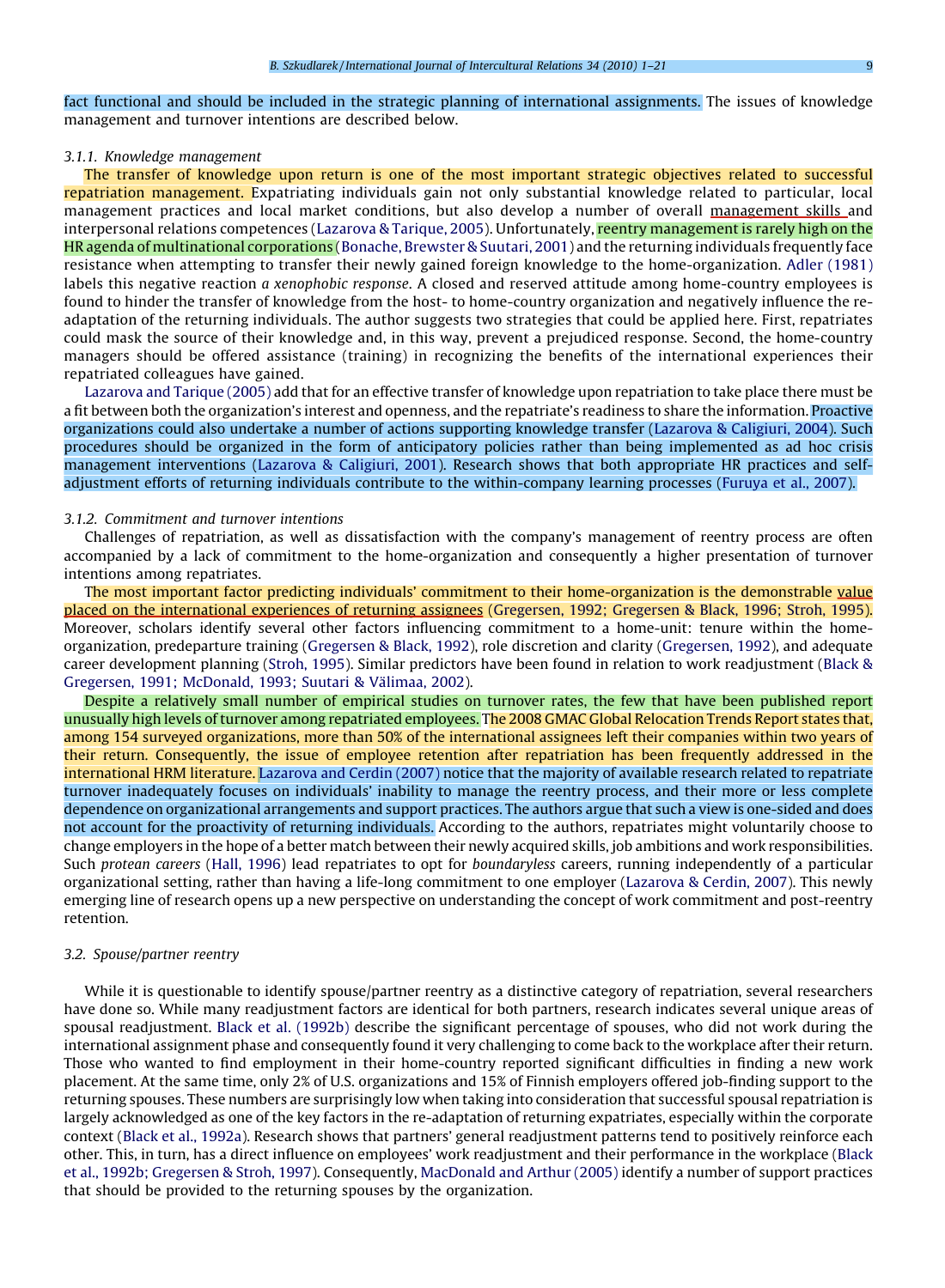Empirical investigation focused on spouse-only samples indicates a number of additional concerns. Among the researched 158 U.S. Foreign Service spouses, those who were younger and had fewer and younger children showed the greatest reentry distress ([Maybarduk, 2008](#page-19-0)). Participating in numerous social activities while overseas contributed to a smoother readjustment. Moreover, the respondents indicated the importance of adequate information prior to reentry and stressed the value of counselling activities.

In response to such spouse-unique reentry difficulties, [Pascoe \(2000\)](#page-19-0) published a guidebook addressed especially to returning spouses and partners. Written from the perspective of a repatriating woman, the book exemplifies a number of concerns relevant to the majority of dependent spouses. Within a corporate context, [Punnett \(1997\)](#page-20-0) argues for the company's involvement in managing spouses' reentry transition. The author identifies three primary areas of organizational support: re-establishing family life, employment assistance and cultural guidance. Bearing in mind the particular demographics of this returning group, we can learn more about the specifics of their repatriation from research exemplifying gender differences in reentry.

#### 3.3. Students

Student population is the second most researched group of returnees (e.g. [Brabant et al., 1990; Butcher, 2002; Chamove &](#page-18-0) [Soeterik, 2006; Furukawa, 1997; Gaw, 2000; Kidder, 1992; Rogers & Ward, 1993; Sahin, 1990; Uehara, 1986; Thompson &](#page-18-0) [Christofi, 2006; Ward et al., 2001; Westwood, Lawrence, & Paul, 1986; Wilson, 1993; Yoshida et al., 2003\)](#page-18-0). Given the increasing popularity of international exchange programs, it is crucial that we understand the reentry issues of young sojourners.

The results of the empirical investigations into students' readjustment patterns are inconsistent. Several researchers indicate that young returnees tend to have more difficulties with readjustment than older sojourners. This has been confirmed by Sorimachi (1994, as cited in [Thompson & Christofi, 2006\)](#page-20-0), who describes that, among returning Japanese students, regardless of the length of time they spent abroad, all individuals exemplified symptoms of some sort of reentry shock. [Gaw \(2000\)](#page-18-0) cites feelings of alienation, loneliness, social awkwardness, insecurity, depression, shyness and speech anxiety as being among the problems related to the personal readjustment of returning students. [Kidder \(1992\)](#page-19-0) describes the changes related to both external, outward transformations (such as clothing style) and the more profound interpersonal identity and communication challenges experienced by the returning college students. While the investigated individuals acknowledged their own partial incompatibility with their home-country environment, they were unwilling to suppress or give up their newly acquired identities. This reaction is symptomatic of the broader issue of more profound identity changes undergone by younger returnees. Consequently, from the practice oriented stand-point, [Westwood et al. \(1986\)](#page-20-0) advocate that the host-institution should bear the main responsibility for providing anticipatory reentry assistance.

Contrary to the above-mentioned stream of reentry research regarding various student populations, [Brabant et al. \(1990\)](#page-18-0) claim that reentry shock is by no means an inevitable aspect of students' repatriation experience. The authors show that among 96 surveyed U.S. students very few reentry challenges have been reported. While it is being suggested that such diverse results could be associated with the different national and ethnical backgrounds of diverse returnee groups, there is not enough evidence that would allow an ultimate revision of this hypothesis.

The limited research that is available on home-country-individuals' reaction to returning students shows that the returnees' peers exhibit similar xenophobic reactions to those that have been described by [Adler \(1981\)](#page-18-0) in the work environment. [Yoshida et al. \(2003\)](#page-20-0) show that in the Japanese context, for instance, the international experiences of returning students are often perceived as a disadvantage, especially among older individuals and among those who themselves did not study abroad.

#### 3.4. Missionaries

Available research on missionary readjustment to a limited extent addresses the aspects unique to this returning group. While [Moore et al. \(1987\)](#page-19-0) attempt to design a 'Reverse Culture Shock Scale' tailored to the distinctive circumstances of returning missionaries, their instrument includes only one item (namely a specific school of preaching) that addresses the specific position of this group. Nevertheless, the authors acknowledge the need for further research within the missionary community and stress the importance of issues such as spiritual adjustment and the mental health of returnees.

One of the interesting characteristics of the missionary literature is the privileged and comprehensive treatment of the family unit as opposed to the individual-centred analysis favoured by researchers working with other returning groups. [Stringham \(1993\)](#page-20-0) examines the importance of family-dynamics for understanding reentry transition. Factors, such as dysfunctional family-of-origin relationships or an asymmetrical power distribution between returning spouses, have a significant negative impact on the readjustment processes. The author argues that, in order to gain a better understanding of repatriation transition, the researchers need to take the family life cycle stage into consideration. Similarly, [Huffman \(1989\)](#page-19-0) shows in what way the family life cycle stage can be related to men's experience of reentry shock and women's perception of family cohesion.

Another set of studies focuses on the specificity of the experiences of Missionary Kids [\(Bretsch, 1954; Firmin, Warner and](#page-18-0) [Lowe, 2006; Schulz, 1985\)](#page-18-0). While this review incorporates this returning group into the Third Culture Kids category, [Huff](#page-19-0)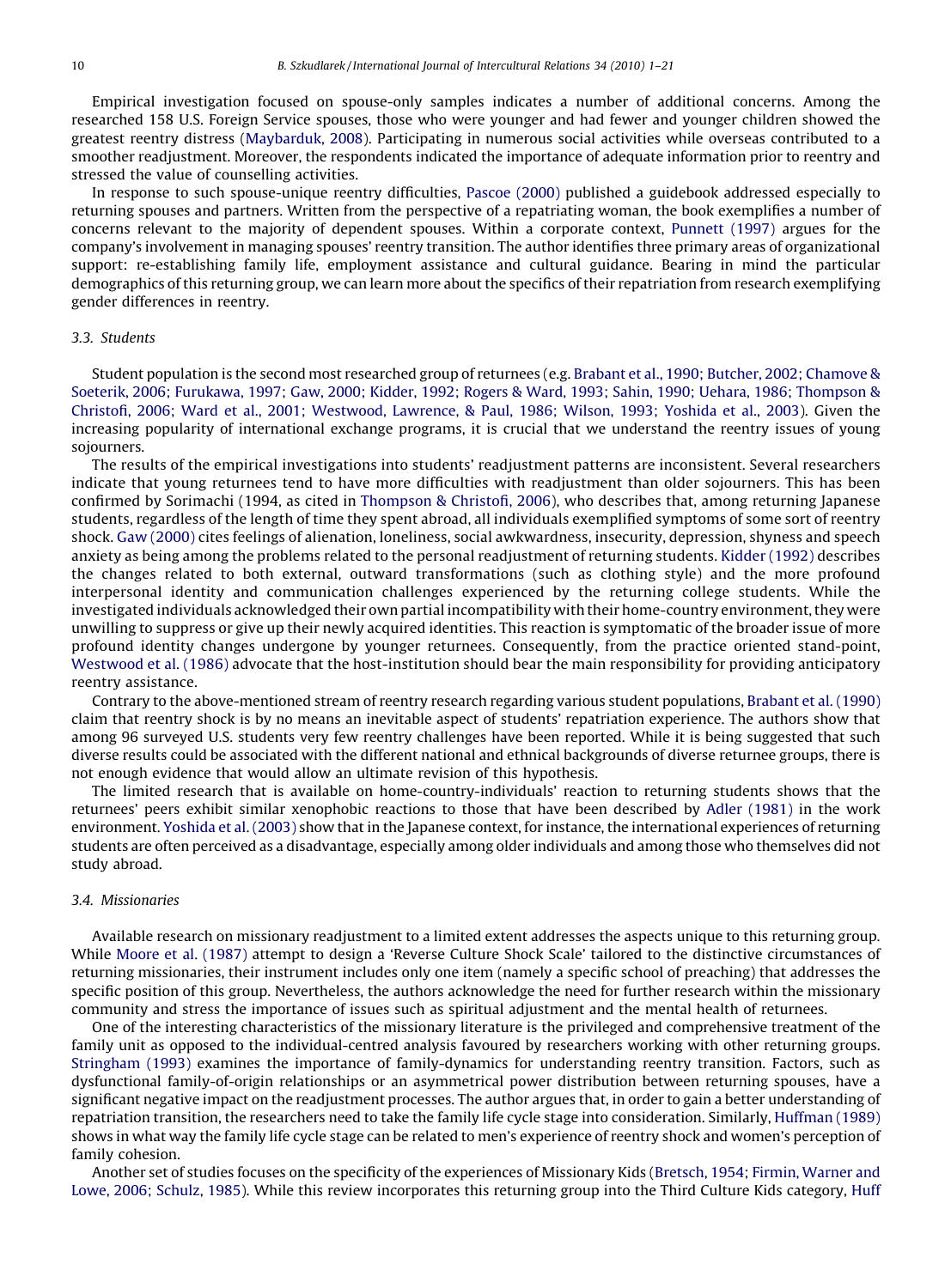[\(2001\)](#page-19-0) suggests that the dynamics of Missionary Kids' readjustment can differ from that of Non-Missionary Kids. Among other factors, parental attachment and cultural distance scores show significantly different patterns for these two groups.

### 3.5. Peace Corps Volunteers

Returning Peace Corps Volunteers (RPCVs) constitute another research sample for a number of studies dealing with cultural readjustment. While many of the reentry concerns of this population are similar to those of other returning groups ([Stein, 1966](#page-20-0)), the research points to a number of unique aspects of RPCVs readjustment.

First of all, attention has been devoted to the difference between voluntary and non-voluntary returns of the Peace Corps Volunteers [\(Schlossberg, 1988\)](#page-20-0). Especially in cases of emergency evacuation, individuals more frequently experience negative psychological symptoms such as depression, disorientation and anxiety ([Hirshon, Eng, Brunkow & Hartzell, 1997](#page-19-0)). Consequently, the authors argue that the returning individuals should be provided with adequate support upon reentry.

An important difference between RPCVs and other returning groups is the areas identified by each as problematic for reentry. In a survey conducted by the Peace Corps' Office of Policy Planning and Analysis, the respondents indicated the following issues as being the most difficult in the readjustment phase: materialism, waste of goods, indifference of homecountry citizens, and the fast pace of living ([U.S. Peace Corps & Graul, 1996](#page-20-0)). These results indicate that the main focus of the concerns of returning Peace Corps Volunteers differs considerably from that of returning corporate employees, whose main apprehension pertains to the issues of work readjustment (Gomez-Mejía & Balkin, 1987; Suutari & Brewster, 2003). Furthermore, the findings on socially related concerns are consistent with research on interpersonal changes among RPCVs. Returning individuals' self-reports indicate that the RPCVs asses themselves as more liberal, open-minded, concerned about minorities and principled in moral reasoning ([Haan, 1974; Harris and Associates, 1969](#page-18-0)); in addition many perceive themselves to be 'agents of change' ([Longsworth, 1971\)](#page-19-0). Taking into consideration the above-mentioned findings, it is not surprising that many returning Peace Corps Volunteers express a preference for changing their home-environment, rather than adjusting to it [\(Storti, 1997](#page-20-0)).

### 3.6. Third Culture Kids

The term Third Culture Kid (TCK) was coined by John and Ruth Hill Useem in the 1950s [\(Useem & Downie, 1976](#page-20-0)). Third Culture Kids were initially defined as individuals, who accompanied their parents on their international sojourn and therefore grew up in culturally diverse settings—those of their home- and host-countries. Currently, the term also encompasses individuals, who were raised within different cultural worldviews, without ever leaving their country of birth ([Pollock & van Reken, 2001\)](#page-19-0). Taking into consideration the definition of the term, the Third Culture Kids phenomenon has been understood and researched from a variety of different points of departure. In the view of the complex transitions and identity transformations of these individuals, surprisingly little research has been devoted exclusively to the reentry transition of Third Culture Kids. Nevertheless, the available publications point toward identity formation, grief for the lost host-country environment and relationships, as well as loneliness and isolation in the home-country as the main challenges of TCKs' reentry [\(Storti, 2001\)](#page-20-0). Furthermore, the reentry transition of TCKs has also been related to problems such as anxiety, depression and mental complaints ([Tamura & Furnham, 1993](#page-20-0)).

Among the available literature, one of the most important contributions to understanding the reentry process of TCKs has been made by researchers describing the re-acculturation of Japanese children ([Furukawa, 1997; Goodman, 1990; Kanno,](#page-18-0) [2000; Kidder, 1992; Sasagawa, Toyoda & Sakano, 2006; Tamura & Furnham, 1993; Yoshida et al., 2003\)](#page-18-0). The phenomenon of Japanese youth returnees (kikokushijo) has also been acknowledged by the Japanese government and extensively researched since the 1960s [\(Podolsky, 2004](#page-19-0)).

It is important to acknowledge that much of the available research devoted to the reentry transition of children or students does not necessarily link these groups with TCKs. Consequently, due to a lack of integration between different research themes, much can be learned about TCKs through an assessment of returning-students literature. Moreover, some researchers argue that the ''homecoming'' of Third Culture Kids can often be more adequately described as expatriation, rather than reentry [\(Szkudlarek, 2008; Wise, 2000](#page-20-0)).

#### 3.7. Returning migrants

Researchers working within the reentry stream almost exclusively focus on temporarily sojourning individuals. The basic assumption within the available literature is that the expatriating individuals are aware of the transience of their international transition. Hence, little research within the intercultural field addresses the reentry transition of migrants, who might have assumed their initial expatriation to be a permanent one. Moreover, in light of the high incidence of reentry, it is difficult to assess which international transitions should be considered as permanent. Among the few attempts to make sense of return migration, [Cassarino \(2004\)](#page-18-0) brings together four analytical frameworks: neoclassical economics, structuralism, transnationalism and social network theory. The author proposes a conceptual model for analyzing reentry migration. In light of this framework, initial motivation for migration, duration of resettlement, conditions of reentry, returnees' preparedness and resource mobilization emerge as important factors in theorizing return migration. Among other research addressing the issue of reverse migration, scientists stress the economical [\(Rhoades, 1977\)](#page-20-0), socio-political ([Ammassari, 2004](#page-18-0)) and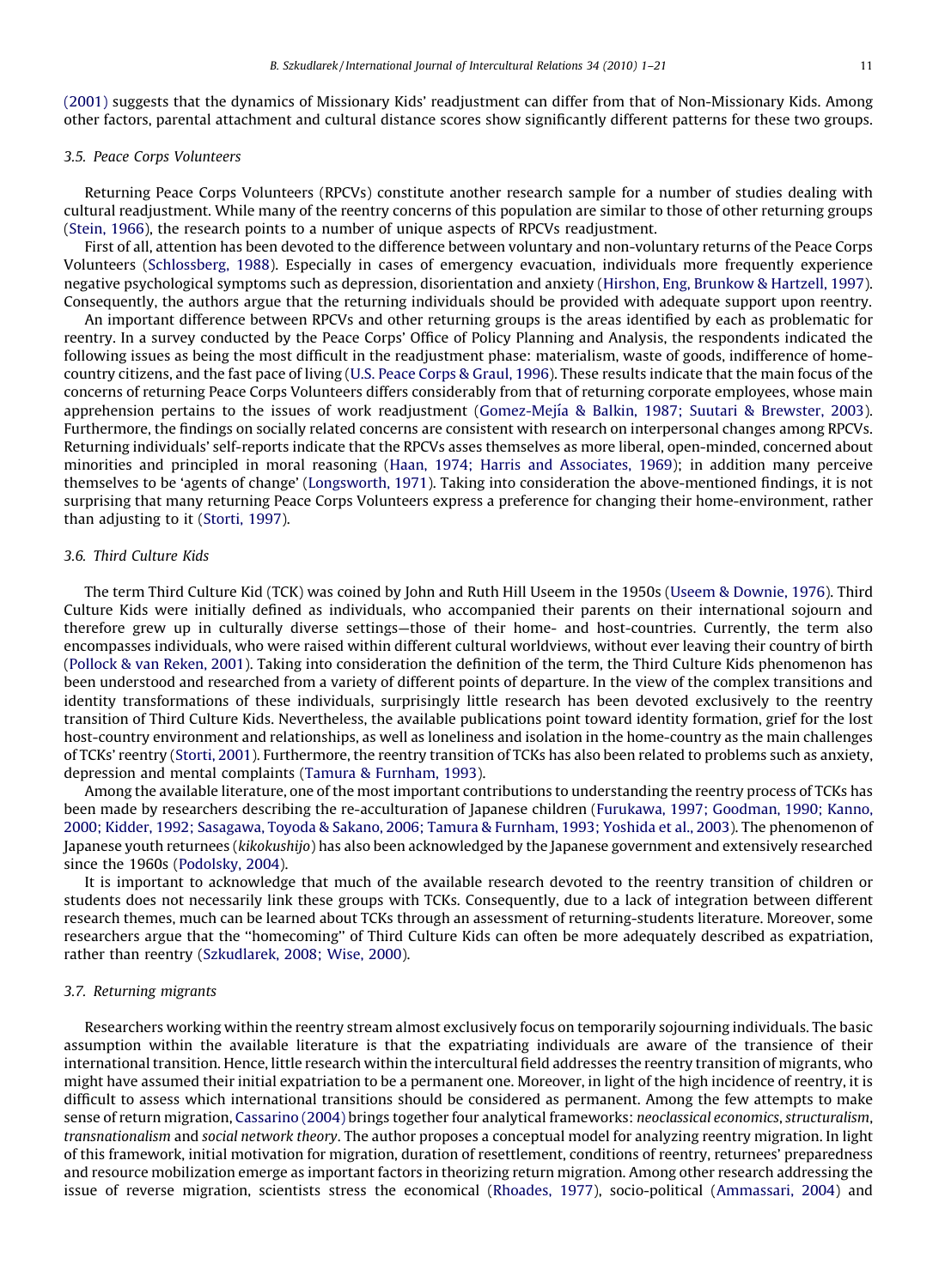technological [\(Zweig, Chung & Vanhonacker, 2006\)](#page-20-0) aspects of the transition. A comprehensive overview of the first 25 years of anthropological research on return migration is presented by [Gmelch \(1980\)](#page-18-0).

From the intercultural point of view, a number of researchers focus on identity transformation among returning individuals [\(Maron & Connell, 2008; Ramji, 2006; Sussman, 2007](#page-19-0)). While there is little research available that addresses the ways in which individual characteristics affect the reverse migration processes, available studies suggest that gender and age of returning migrants are critical factors ([Lucca-Irizarry & Pacheco, 1992; Magala & Rejmer, 2005](#page-19-0)).

Another research stream that deserves separate recognition is the re-migration of second (and subsequent) generation migrants. [Noguchi \(2005\)](#page-19-0) describes the return migration of North Americans of Japanese descent to their ancestral homeland. The author points out that the majority of the respondents did not plan to re-migrate to Japan, however their newly gained interest in their ethnic roots (often gained only in the adulthood) and/or a marital relationship with a Japanese partner transformed what was initially a temporary sojourn, into re-migration. [Noguchi \(2005\)](#page-19-0) stresses that, within the researched population, the reentry move was caused more by attraction to their ancestral homeland than by antipathy to the country of their birth. Possibly, this kind of transition contributes to respondents' perception of their identity as bicultural. This biculturalism provides the respondents with a way to free themselves of the external pressure to assimilate into Japanese society. Moreover, those participants who were parents wished their children would embrace a dual background.

Finally, [Ley and Kobayashi \(2005\)](#page-19-0) argue that migration and re-migration cannot be understood as a linear process. Given the high mobility of today's 'global citizens', international transitions should be understood as a dynamic process, occurring transnationally, rather than as a static and accomplished outcome. The authors' conclusions correspond with that reached by [Onwumechili et al. \(2003\)](#page-19-0), who argue for a multiple-re-acculturation model to explain international transitions.

### 3.8. Other repatriates

The literature on other repatriate groups is very fragmented. Very little systematic research has been done in relation to groups such as returning asylum seekers, diplomatic staff and their families, soldiers, journalists, and international health and development staff [\(La Brack, 2007\)](#page-19-0). It could be hypothesized that the dominance of the corporate reentry literature is directly related to the financial benefits and potential profits embedded in management research. There is a great need for more diversified repatriation research. More attention should be directed at cross-disciplinary studies incorporating psychological, cultural and socio-political aspects of reentry.

#### 4. Reentry: practices

Despite the fact that reentry challenges have been widely documented in the literature, surprisingly few reentry support practices have been systematically investigated. While a number of writings describing repatriation support practices are available (e.g. [Adler & Bartholomew, 1992; Furuya et al., 2007; Stevens et al., 2006\)](#page-18-0), a great majority of them lack empirical support and consequently should be seen as tentative suggestions rather than definitive recommendations. [Caligiuri and](#page-18-0) [Lazarova \(2001\)](#page-18-0) compile a comprehensive list of practices that should be taken into consideration in dealing with the reentry transition of returning employees. Within the corporate context, these strategic repatriation practices include pre-departure briefings, reentry training and coaching, career planning meetings, written guarantees of employment, mentoring, organization reorientation programs, financial counselling, lifestyle counselling, transition periods for reintegration, as well as a proactive and extensive communication scheme during the expatriation phase. Reentry training, the most often employed support practice, will be discussed here in detail.

#### 4.1. Reentry training

Several publications on international HR provide brief recommendations for successful repatriation of intercultural sojourners. Reentry training and coaching are among the most often recommended strategies [\(Adler, 1981; Anderson, 2001;](#page-18-0) [Arthur, 2003; Black et al., 1992b; Black, 1992; Black & Gregersen, 1991; Caligiuri & Lazarova, 2001; Cox, 2004; Forster, 1994;](#page-18-0) Furuya et al., 2007; Gomez-Mejía & Balkin, 1987; Hammer et al., 1998; Martin & Harrell, 1996; Martin & Harrell, 2004; [McDonald, 1993; Nelson, 2005; Riusala & Suutari, 2000; Stroh et al., 1998; Tung, 1998\)](#page-18-0). Sadly, the literature assessing the content, the potential impact and the utility of such services is scant and mostly limited to theorizing about the potential design of reentry sessions [\(Hammer et al., 1998; Harvey, 1989; Martin & Harrell, 1996; Martin & Harrell, 2004; Sussman,](#page-19-0) [1986](#page-19-0)).

The most thorough theoretical outlines of a reentry session are provided by [Martin and Harrell \(1996, 2004\)](#page-19-0). Their publications contain a detailed outline of reentry training that distinguishes four training phases: pre-departure, overseas experience, pre-reentry and the reentry phase itself. The authors distinguish between the different needs of returning employees and those of repatriating students and suggest appropriate training designs for these two groups. Among other publications on reentry training and coaching, [Sussman \(1986\)](#page-20-0) reviews the literature on the reentry process and points out three elements, which should be considered first when designing any reentry session: the background of the trainees, the timing of the reentry session and the place where the session should be conducted. [Hammer et al. \(1998\)](#page-19-0) stress the importance of shaping accurate expectations for repatriates and their spouses in the reentry training programs. [Yoshida,](#page-20-0) [Hayashi and Uno \(1999\)](#page-20-0) disclose the shortage of existing reentry assistance programs for Japanese repatriates and advocate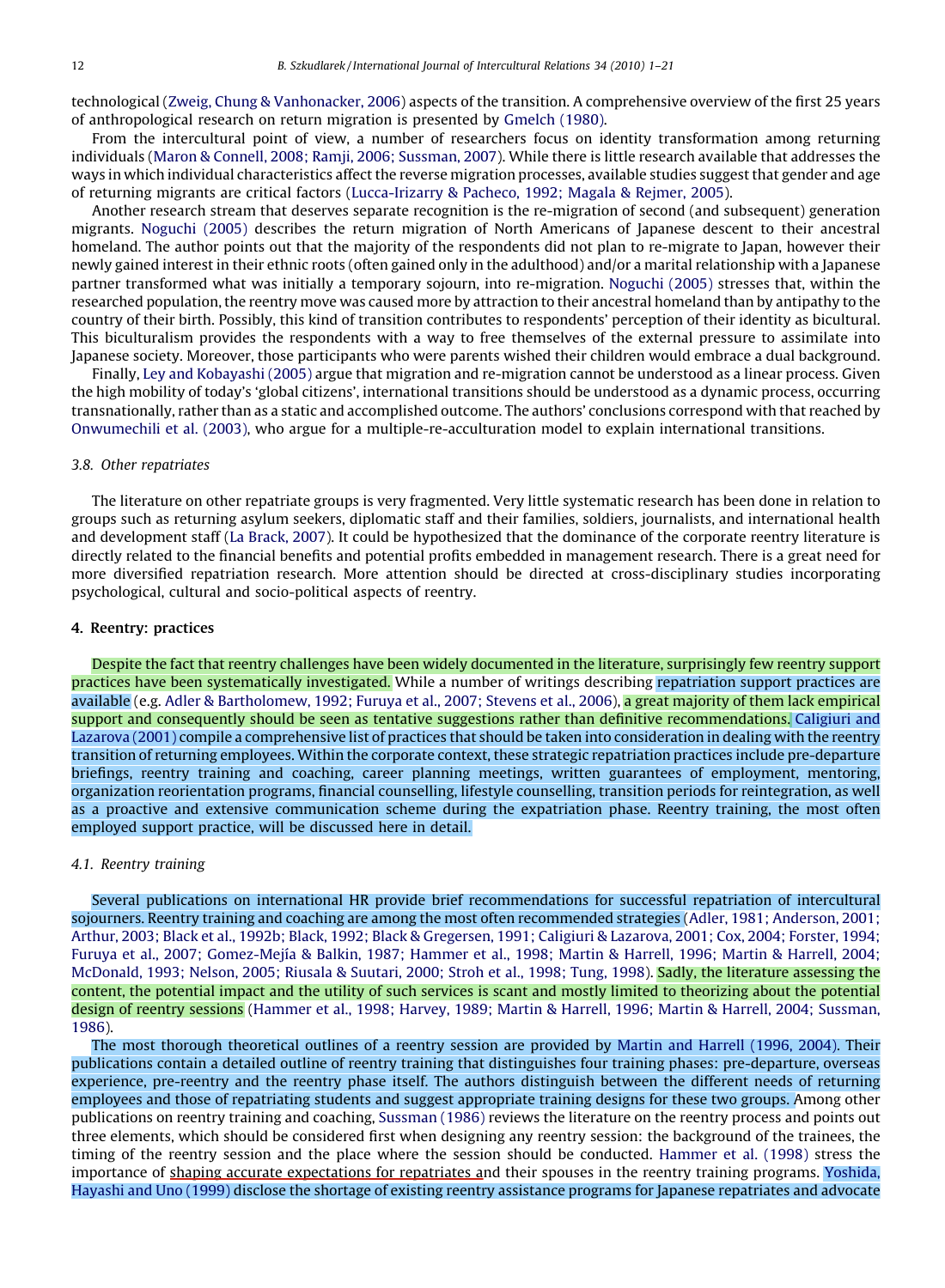the establishment of widely available reentry sessions. Such sessions should deal with a number of issues, including awareness, knowledge, emotions and skills. Finally, [Harvey \(1989\)](#page-19-0) discusses the perceptions of personnel administrators of repatriation programs and concludes that, instead of looking at the broad spectrum of issues related to return transition, the administrators centre their ideas on the more tangible aspects of reentry, such as financial and tax assistance. His research indicates that an ideal reentry training program should include issues such as psychological distress and the personal concerns of the returning repatriates and their families.

While the scientific community does not provide much information on the traditional mode of reentry training and coaching, practitioners in the field have been publishing numerous articles on the role and impact of reentry training in a carefully planned repatriation strategy. Unfortunately, these publications rely on anecdotal evidence, mostly drawn from the personal experiences of the authors. Still, they are an indication that there are several issues of importance, which have not yet been addressed. [Solomon \(1995\)](#page-20-0) describes the successful repatriation of a U.S. couple returning from an international sojourn in Belgium and stresses the fact that a reentry training program had a considerable influence on their effective readaptation. [Frazee \(1997\)](#page-18-0) writes about the importance of and similarities between pre-departure training and post-arrival sessions. In her view, the more successful the adjustment in the host-country, the more difficult the repatriation process in the homeland. However, training can play a crucial role in recalling and reapplying the skills developed in the expatriation phase. [Askalani \(1998\)](#page-18-0) quotes one of the training participants who confesses that such training was the best opportunity to think over and talk through all the emotional and cultural issues related to repatriation. [Breukel \(2003\)](#page-18-0) advocates prereentry training and coaching, which (next to information on current developments in politics, culture and other social issues) could provide an opportunity to evaluate the expatriation experiences. [Ripmeester \(2005\)](#page-20-0) claims that only individually customized, one-on-one session with a repatriate and their family can provide a thorough and relevant learning experience. [Klaff \(2002\)](#page-19-0) presents a similar opinion, suggesting that a counsellor might be a great help for repatriates attempting to reintegrate into the home-country environment. Similarly, [Hurn \(1999\)](#page-19-0) strongly recommends tailor-made, individual sessions.

The most thorough empirical investigation of reentry training services has been undertaken by [Szkudlarek \(2008\)](#page-20-0), who interviewed 31 reentry trainers and coaches, and analyzed their reentry programs. This analysis includes issues such as timing, location, duration, group composition, methodology and thematic composition of a training session. Among the themes most frequently discussed during reentry trainings were new, internationally acquired skills and knowledge, interpersonal change and post-reentry life planning. Less frequently, the trainers covered issues such as social and political developments within the home-country, the emotional side of reentry transition, practicalities of return and networking. In her research, Szkudlarek stresses that while training can be a powerful tool in reentry transition, HR managers need to carefully consider which training provider to choose, since the agendas of such interventions can differ substantially. Moreover, the author points out big discrepancies between reentry theory and conducted training practices. Finally, she suggests a number of alternatives which could replace traditional reentry training and coaching. Among these are online reentry workshops, ongoing telephone coaching, non-profit sector support initiatives and in-company reentry sessions delivered by former repatriates. Within the student context, a number of reentry teaching and coaching materials are provided by the trainers themselves: a student reentry workbook by [Denney \(1987\)](#page-18-0) and a reentry guide by [Pusch and Loewenthal \(1988\)](#page-20-0). Studies assessing the impact of reentry training for student groups confirm their utility within the researched samples [\(Raschio, 1987; Westwood et al.,](#page-20-0) [1986\)](#page-20-0).

Finally, it is important to notice that the majority of studies on reentry training have been conducted within a corporate context or among student populations. [Anderson \(2001\)](#page-18-0) shows that among private, public and nongovernmental organizations, the last mentioned provide the most thorough reentry support. Her research is indicative of need for a broader scope of research within reentry support programs. Such cross-sector investigations could provide inspiration for individuals managing reentry transitions in all three sectors.

While the intercultural field thoroughly deals with expatriate assistance, the subject of reentry support practices (variety, value and applications) remains underdeveloped within repatriation research. Taking into consideration the range of articles documenting psychological distress upon return, reentry assistance needs to appear higher on the agendas of both researchers and practitioners.

#### 5. Discussion

This paper presents an up-to-date overview of the literature devoted to cross-cultural reentry. The review brings together the theories of reentry transition, the concerns of different repatriating groups and an overview of support measures provided to returning individuals. The theoretical streams and considerations presented in this manuscript confirm the significance of repatriation transition for sojourning individuals, the organizations that manage the move, and the society as a whole. However, while the difficulties related to reentry transition have been largely acknowledged, academic documentation of the field is, for the most part, fragmented and a number of issues remain unaddressed. This, of course, had major consequences for the form this manuscript took, making it impossible to conduct a meta-analytical assessment, and resulting in a more descriptive literature review. Nevertheless, in this last section, I would like to direct the readers' attention to a number of issues that became apparent during the attempted reentry-field-integration undertaken by the author.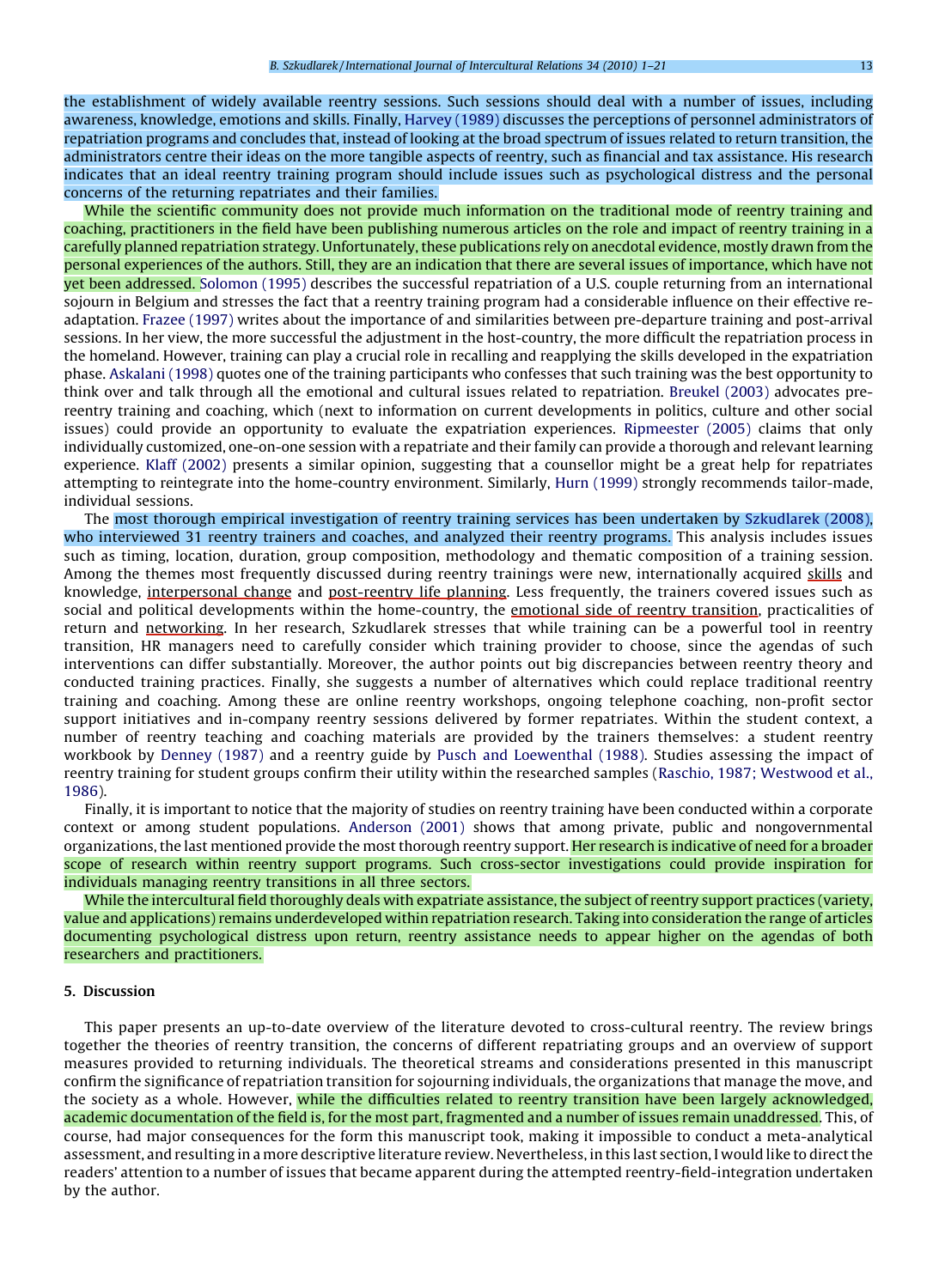First of all, the academic community still needs to carefully consider and elaborate on the **vocabulary** employed within the field. Delineating the meaning for basic terms such as a repatriate, a reverse migrant or a Third Culture Kid will help to integrate the field and create meaningful distinctions between different categories of individuals in transition. The anthropological research on return migration, the intercultural literature on Third Culture Kids and the psychological studies of expatriate readjustment are almost exclusively presented as separate phenomena, with no intersecting links. This systematic **isolation of different research streams** results in a lack of understanding of the unique aspects of each of the groups, as well as a lack of assessment of the generic features of transition. Even fewer attempts have been made to conceptualize the repatriates' transition in terms of other forms of return. [Jansson's work \(1986\)](#page-19-0), in which the author tries to conceptualize the reentry process of ex-convicts, former mental patients, returning Peace Corps Volunteers and ex-nuns provides an interesting departure point for further theorizing on reentry as a more widespread phenomenon. Moreover, incorporating knowledge from newly emerging streams (for example the concept of creolization and its relation to readjustment processes), can contribute to a better understanding of intercultural phenomena and the integration of different knowledge domains.

Second, this review demonstrates that a very limited number of theories on repatriation are available and even fewer issues have been investigated empirically in a systematic manner. For example, the W-curve of adjustment and the Cultural Identity Model both have very **modest empirical substantiation**. That puts in question the relevance of these theories for explaining the reentry transition. Similar, critique can be formulated with regard to studies that attempt to describe the specificity of reentry practices. The shortage of empirical data addressing the effectiveness and utility of available reentry support measures casts doubt on the relevance and practical application of these programs in managing repatriation transition.

Closely related to the previous issue is the problem of a very limited scope of **populations investigated** within the main-stream reentry research. For example, enquiries examining the relationship between demographic characteristics and the reentry process have been almost exclusively conducted among corporate U.S. repatriates and exchange students. Few of those studies have been replicated in other contexts. Consequently, it cannot be assumed that these results would be confirmed among other repatriating groups. The fragmentation of the field makes it difficult to draw conclusions that can be applied to wide ranges and types of returning populations. This in turn is symptomatic of the **westernalization** of intercultural research, where West-originated theories are used to account for the intercultural complexity of cultural phenomena all over the world ([Szkudlarek, 2009\)](#page-20-0). Few researchers within the reentry field acknowledge the limitations related to the generalizability of results obtained in the U.S. context [\(Gregersen & Black,](#page-18-0) [1996\)](#page-18-0). A very small number of cross-national studies and a limited global relevance of the U.S. based reentry reports are the most significant consequence. Moreover, the individual-centered Western approach does not incorporate the communal effects of repatriation [\(Losi, 2000\)](#page-19-0). This **partial operationalization** of the reentry process reduces our understanding of the impact of the transition on the wider communities, within which the returnee is located (e.g. family, organization, neighbourhood, nation-state). Incorporating the social aspects of reentry into our research agenda would help in understanding the interrelatedness of individuals and the diverse communities to which they belong.

Furthermore, the majority of currently available research describes the reentry transition of corporate assignees. The concerns of other returning groups are largely neglected. This could be related to the commercialization of intercultural research as well as to the logistical difficulties involved in reaching different target groups. Consequently, in an academic context, this review argues for including a wider scope of reentry themes within repatriation research. At the same time, within the practice of reentry, this article calls for a broader access to various repatriating groups.

The **methodological limitations** of reentry research also deserve more attention. The majority of available studies apply only one method of data collection; surveys and interviews being the most often exploited procedures. Retrospective selfreporting dominates the field. Very few researchers use triangulation of research methods to cross-check the data, obtain depth and get a thorough understanding of the phenomena.

Finally, it is hoped that intercultural trainers, human resource officers and other professionals responsible for managing international transitions will benefit from this review. It can be a source of inspiration for their future programs and encourage reflection about practitioners' contributions to the field. In light of the difficulties faced by researchers in gaining access to different sojourning groups, **facilitating contact** with the returning individuals would greatly support academic efforts and stimulate the growth of the relevant literature. This, in turn, will impact the quality of the support programs offered and ease the reentry process for the individuals in transition.

This paper presents the state-of-the-art in reentry research. While a number of issues related to repatriation have been addressed in the literature, the reentry field desperately needs more systematic research that is also broader in scope. Extensive theory building and in-depth, comprehensive empirical investigations will not only improve our understanding of intercultural transitions; more importantly, they will allow practitioners to make better informed decision about the implementation of reentry support programs for those who need them.

#### Acknowledgments

The author gratefully acknowledges financial support from the Vereniging Trustfonds Erasmus Universiteit Rotterdam.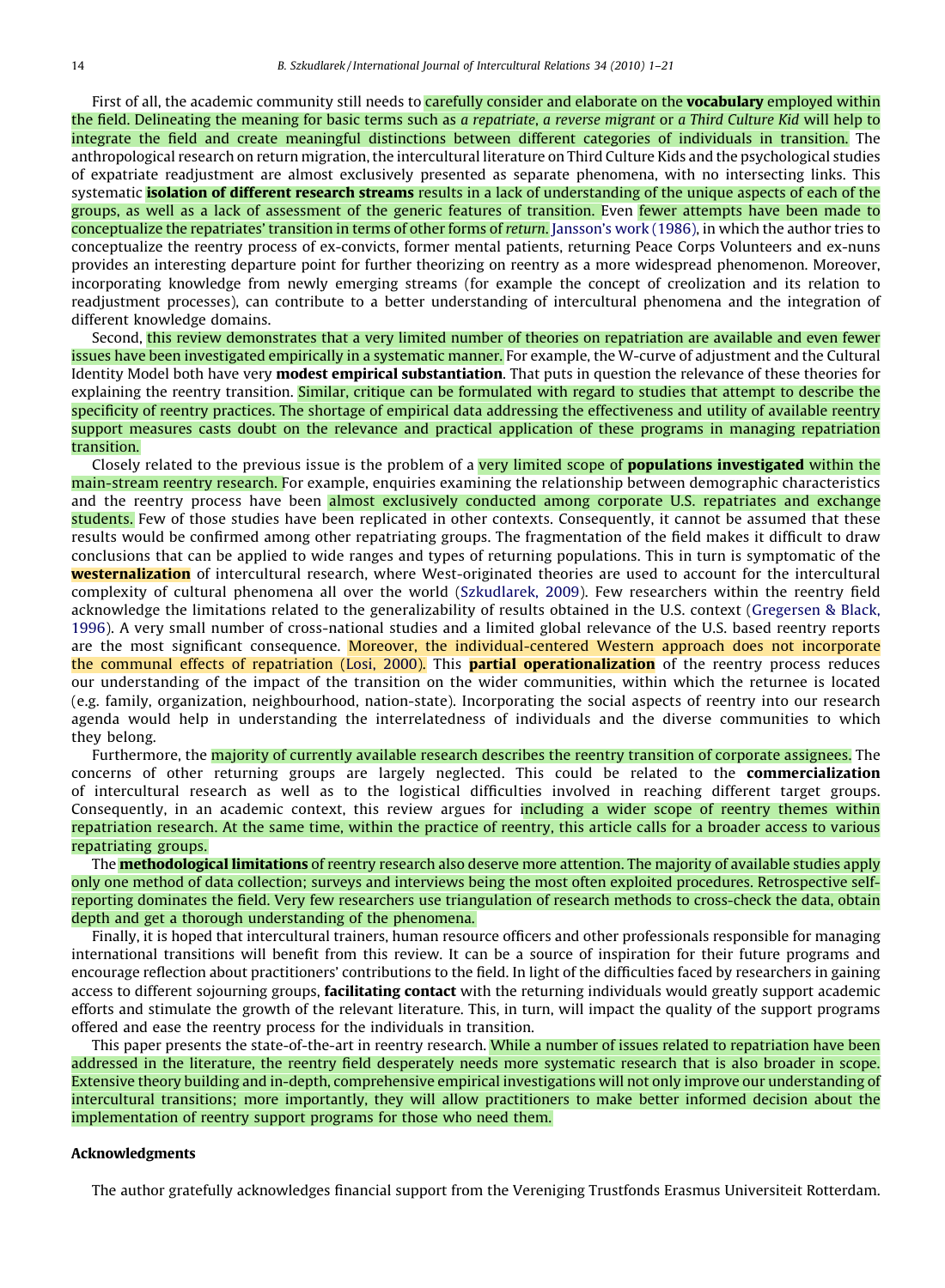# <span id="page-14-0"></span>Appendix A

Study characteristics.

| Article                        | Number of<br>respondents | Host-country <sup>a</sup> | Home-country <sup>a</sup> | Function                 | Methodology                           | Research<br>timing | Control<br>group | Reliability<br>(Cronbach alpha) |
|--------------------------------|--------------------------|---------------------------|---------------------------|--------------------------|---------------------------------------|--------------------|------------------|---------------------------------|
| Adler (1981)                   | 200                      | Mixed                     | CA                        | Assignees                | Interviews and survey                 | Post               |                  |                                 |
| Adler and Bartholomew (1992)   | 50                       | N/a                       | <b>US</b>                 | Firms                    | Survey                                | N/a                |                  |                                 |
| Ammassari (2004)               | 304                      | N/a                       | CI, GH                    | Elite returning migrants | Focus group, interviews<br>and survey | Post               | Yes              |                                 |
| Anderson (2001)                | 15                       | N/a                       | <b>AU</b>                 | Firms                    | Interviews and survey                 | N/a                |                  |                                 |
| Arthur (2003)                  | N/a                      | N/a                       | N/a                       | N/a                      | Training manual                       | N/a                |                  |                                 |
| Askalani (1998)                | N/a                      | N/a                       | N/a                       | N/a                      | Literature study                      | N/a                |                  |                                 |
| Baruch et al. (2002)           | $\mathbf{1}$             | N/a                       | GB                        | Firms                    | Case research                         | N/a                |                  |                                 |
| <b>Baughn</b> (1995)           | 212                      | Mixed                     | <b>US</b>                 | Assignees                | Survey                                | Post               |                  |                                 |
| <b>Black</b> (1992)            | 174                      | Mixed                     | <b>US</b>                 | Assignees                | Survey                                | Post               |                  | $0.56 - 0.96$                   |
| Black and Gregersen (1990)     | 77                       | P                         | <b>US</b>                 | Assignees                | Survey                                | During             |                  | $0.60 - 0.80$                   |
| Black and Gregersen (1991)     | 201                      | Mixed                     | <b>US</b>                 | Assignees, spouses       | Survey                                | Post               |                  | $0.79 - 0.96$                   |
| Black et al. (1992a)           | N/a                      | N/a                       | N/a                       | N/a                      | Literature study                      | N/a                |                  |                                 |
| Black et al. (1992b)           | N/a                      | Mixed                     | IP, CH, FI, US            | Assignees, spouses       | N/a                                   | N/a                |                  |                                 |
| Bonache and Brewster (2001)    | $\mathbf{1}$             | N/a                       | <b>ES</b>                 | Firms                    | Case research                         | N/a                |                  |                                 |
| Bonache et al. (2001)          | N/a                      | N/a                       | N/a                       | N/a                      | Literature study                      | N/a                |                  |                                 |
| Brabant et al. (1990)          | 96                       | <b>US</b>                 | Mixed                     | Students                 | Survey                                | Post               |                  | $0.37 - 0.79$                   |
| <b>Bretsch (1954)</b>          | 93                       | Mixed                     | <b>US</b>                 | Children                 | Survey                                | Post               |                  |                                 |
| <b>Breukel</b> (2003)          | N/a                      | N/a                       | N/a                       | N/a                      | Literature study                      | N/a                |                  |                                 |
| <b>Brislin</b> (1981)          | N/a                      | N/a                       | N/a                       | N/a                      | Literature study                      | N/a                |                  |                                 |
| <b>Butcher (2002)</b>          | 50                       | NZ                        | HK, MY, SG, TH            | Students                 | Interviews                            | Post               |                  |                                 |
| Caligiuri and Lazarova (2001)  | N/a                      | N/a                       | N/a                       | N/a                      | Literature study                      | N/a                |                  |                                 |
| Cassarino (2004)               | N/a                      | N/a                       | N/a                       | N/a                      | Literature study                      | N/a                |                  |                                 |
| Chamove and Soeterik (2006)    | 205                      | N/a                       | NZ                        | Students                 | Survey                                | Post               | Yes              |                                 |
| Cox (2004)                     | 101                      | Mixed                     | <b>US</b>                 | <b>Missionaries</b>      | Survey                                | Post               |                  | $0.83 - 0.96$                   |
| Cox (2006)                     | 21                       | <b>US</b>                 | Mixed                     | Students                 | Survey                                | During             |                  |                                 |
| Denney (1987)                  | N/a                      | N/a                       | N/a                       | N/a                      | Training manual                       | N/a                |                  |                                 |
| Enloe and Lewin (1987)         | 40                       | AU, CA, GB, US            | IP                        | Children                 | Survey                                | Post               |                  |                                 |
| Feldman (1991)                 | N/a                      | N/a                       | N/a                       | N/a                      | Literature study                      | N/a                |                  |                                 |
| Firmin et al. (2006)           | 24                       | Mixed                     | <b>US</b>                 | Children                 | Interviews                            | Post               |                  |                                 |
| Forster (1994)                 | 124                      | Mixed                     | GB                        | Assignees                | Survey                                | Post               |                  |                                 |
| Frazee (1997)                  | N/a                      | N/a                       | N/a                       | N/a                      | Literature study                      | N/a                |                  |                                 |
|                                |                          |                           | IP                        | Children                 |                                       |                    |                  |                                 |
| Fry (2007)                     | N/a                      | N/a                       |                           |                          | Literature study                      | N/a                |                  | $0.72 - 0.93$                   |
| Furukawa (1997)                | 199                      | Mixed                     | JP                        | Adolescents              | Survey                                | Pre During Post    |                  | $0.77 - 0.96$                   |
| Furuya et al. (2009)           | 305<br>305               | Mixed                     | IP                        | Assignees                | Survey                                | Post               |                  | $0.65 - 0.82$                   |
| Furuya et al. (2007)           |                          | Mixed                     | IP                        | Assignees                | Survey                                | Post               |                  |                                 |
| Gama and Pedersen (1977)       | 31                       | <b>US</b>                 | <b>BR</b>                 | Assignees                | Interviews                            | Post               |                  |                                 |
| Gaw (2000)                     | 66                       | <b>US</b>                 | Mixed                     | Students                 | Survey                                | Post               |                  | $0.83 - 0.89$                   |
| GMAC (2008)                    | 154                      | N/a                       | Mixed                     | HR managers              | Survey                                | N/a                |                  |                                 |
| Gmelch (1980)                  | N/a                      | N/a                       | N/a                       | N/a                      | Literature study                      | N/a                |                  |                                 |
| Gomez-Mejía and Balkin (1987)  | 89                       | Mixed                     | <b>US</b>                 | Assignees, spouses       | Survey                                | Post               |                  |                                 |
| Goodman (1990)                 | N/a                      | Mixed                     | IP                        | Students                 | Ethnography                           | Post               |                  |                                 |
| Gregersen (1992)               | 174                      | Mixed                     | <b>US</b>                 | Assignees                | Survey                                | Post               |                  | $0.80 - 0.93$                   |
| Gregersen and Black (1992)     | 321                      | Mixed                     | <b>US</b>                 | Assignees                | Survey                                | During             |                  | $0.72 - 0.90$                   |
| Gregersen and Black (1996)     | 173                      | Mixed                     | IP                        | Assignees                | Survey                                | Post               |                  | $0.74 - 0.94$                   |
| Gregersen and Stroh (1997)     | 104                      | Mixed                     | FI                        | Assignees, spouses       | Survey                                | Post               |                  | $0.61 - 0.91$                   |
| Gullahorn and Gullahorn (1963) | N/a                      | N/a                       | <b>US</b>                 | Students                 | Interviews and survey                 | Post               |                  |                                 |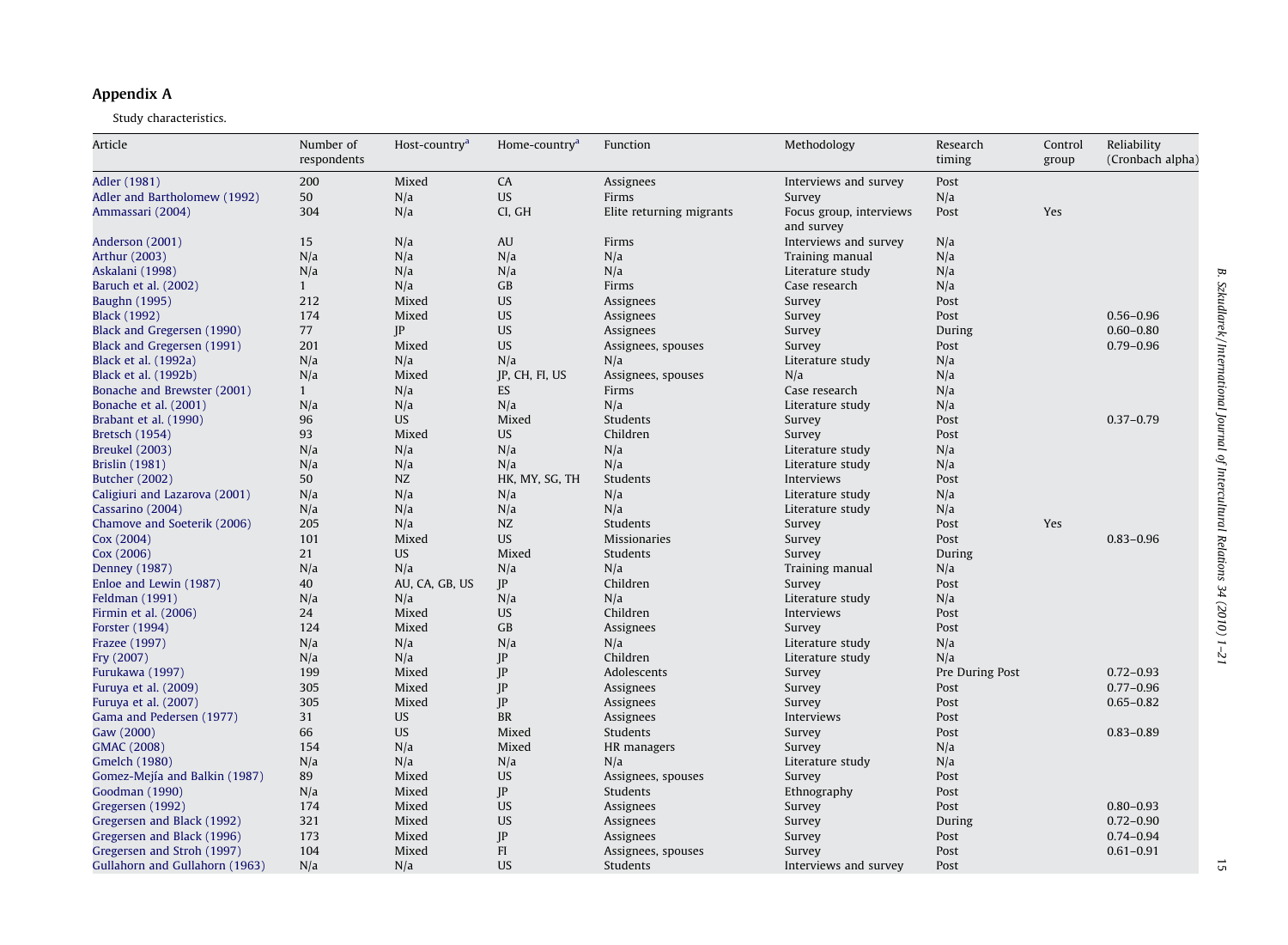| <b>Appendix A (Continued)</b> |  |
|-------------------------------|--|
|-------------------------------|--|

| Article                                                    | Number of<br>respondents   | Host-country <sup>a</sup> | Home-country <sup>a</sup> | Function                                                              | Methodology             | Research<br>timing | Control<br>group | Reliability<br>(Cronbach alpha) |
|------------------------------------------------------------|----------------------------|---------------------------|---------------------------|-----------------------------------------------------------------------|-------------------------|--------------------|------------------|---------------------------------|
| Haan (1974)                                                | 77                         | Mixed                     | <b>US</b>                 | Peace Corps Volunteers                                                | Survey                  | Pre Post           |                  |                                 |
| Hammer et al. (2003)                                       | 817                        | N/a                       | Mixed                     | N/a                                                                   | Survey                  | N/a                |                  | $0.80 - 0.91$                   |
| Hammer et al. (1998)                                       | 77                         | Mixed                     | <b>US</b>                 | Assignees, spouses                                                    | Survey                  | Post               |                  | $0.69 - 0.89$                   |
| Harrell-Bond (1989)                                        | N/a                        | N/a                       | Africa                    | Refugees                                                              | Literature study        | N/a                |                  |                                 |
| Harris and Associates (1969)                               | 1581                       | Mixed                     | <b>US</b>                 | Peace Corps Volunteers                                                | Interviews              | Post               | Yes              |                                 |
| <b>Harvey</b> (1982)                                       | N/a                        | N/a                       | N/a                       | N/a                                                                   | Literature study        | N/a                |                  |                                 |
| <b>Harvey</b> (1989)                                       | 79                         | Mixed                     | <b>US</b>                 | Firms                                                                 | Survey                  | N/a                |                  |                                 |
| Hirshon et al. (1997)                                      | 265                        | LR, PH, YE                | <b>US</b>                 | Peace Corps Volunteers                                                | Survey                  | Post               | Yes              |                                 |
| Huff (2001)                                                | 110                        | Mixed                     | <b>US</b>                 | Children                                                              | Survey                  | Post               | <b>Yes</b>       | $0.81 - 0.95$                   |
| Huffman (1989)                                             | 345                        | Mixed                     | <b>US</b>                 | <b>Missionaries</b>                                                   | Survey                  | Post               |                  | 0.92                            |
| Hurn (1999)                                                | N/a                        | N/a                       | N/a                       | Assignees                                                             | N/a                     | Post               |                  |                                 |
| Hyder and Lovblad (2007)                                   | N/a                        | N/a                       | N/a                       | N/a                                                                   | Literature study        | N/a                |                  |                                 |
| Jansson (1986)                                             | N/a                        | N/a                       | N/a                       | Peace Corps Volunteers,                                               | Ethnography             | Post               |                  |                                 |
|                                                            |                            |                           |                           | ex-convicts, ex-nuns,<br>hospitalized in a psychiatric<br>institution |                         |                    |                  |                                 |
| Kanno (2000)                                               | $\overline{4}$             | <b>US</b>                 | JP                        | Children                                                              | Narrative inquiry       | During Post        |                  |                                 |
| Kidder (1992)                                              | 45                         | Mixed                     | P                         | Students                                                              | Focus group, interviews | Post               |                  |                                 |
| Kim (2001)                                                 | N/a                        | N/a                       | N/a                       | N/a                                                                   | Literature study        | N/a                |                  |                                 |
| Klaff (2002)                                               | N/a                        | N/a                       | N/a                       | N/a                                                                   | Literature study        | N/a                |                  |                                 |
| Kraimer et al. (2009)                                      | 88                         | Mixed                     | <b>US</b>                 | Assignees                                                             | Survey                  | Post               |                  | $0.85 - 0.92$                   |
| La Brack (2007)                                            | N/a                        | N/a                       | N/a                       | N/a                                                                   | Workshop                | N/a                |                  |                                 |
| Lazarova and Caligiuri (2001)                              | 58                         | Mixed                     | Mixed                     | Assignees                                                             | Survey                  | Post               |                  |                                 |
| Lazarova and Caligiuri (2004)                              | N/a                        | N/a                       | N/a                       | N/a                                                                   | Literature study        | N/a                |                  |                                 |
| Lazarova and Cerdin (2007)                                 | 133                        | Mixed                     | CA, FR, US                | Assignees                                                             | Survey                  | Post               |                  | $0.66 - 0.83$                   |
| Lazarova and Tarique (2005)                                | N/a                        | N/a                       | N/a                       | N/a                                                                   | Literature study        | N/a                |                  |                                 |
| Ley and Kobayashi (2005)                                   | 56                         | CA                        | HK                        | Returning migrants                                                    | Focus group             | Post               |                  |                                 |
| Linehan and Scullion (2002)                                | 50                         | Mixed                     | Mixed                     | Assignees                                                             | Interviews              | Post               |                  |                                 |
| Longsworth (1971)                                          | $\sim$ 3.500               | Mixed                     | <b>US</b>                 | Peace Corps Volunteers                                                | Survey                  | Post               |                  |                                 |
| Losi (2000)                                                | N/a                        | Kosovo                    | Albania                   | Refugees                                                              | N/a                     | N/a                |                  |                                 |
| Lucca-Irizarry and Pacheco (1992)                          | 117                        | <b>US</b>                 | <b>PR</b>                 | Students, university teachers                                         | Survey                  | Post               |                  | 0.89                            |
| Lysgaard (1955)                                            | ${\sim}200$                | Mixed                     | <b>US</b>                 | Students                                                              | Interviews              | Post               |                  |                                 |
| MacDonald and Arthur (2003)                                | 8                          | Mixed                     | CA                        | Assignees                                                             | Interviews and survey   | Post               |                  |                                 |
| MacDonald and Arthur (2005)                                | N/a                        | N/a                       | N/a                       | N/a                                                                   | Literature study        | N/a                |                  |                                 |
| Magala and Rejmer (2005)                                   | 53                         | KZ                        | PL                        | Returning migrants                                                    | Interviews              | Post               |                  |                                 |
| Maron and Connell (2008)                                   | N/a                        | Mixed                     | <b>TO</b>                 | N/a                                                                   | Ethnography             | N/a                |                  |                                 |
| <b>Martin</b> (1984)                                       | N/a                        | N/a                       | N/a                       | N/a                                                                   | Literature study        | N/a                |                  |                                 |
| <b>Martin</b> (1986)                                       | 173                        | DE, TR                    | <b>US</b>                 | Students                                                              | Survey                  | Post               |                  |                                 |
| Martin et al. (1995)                                       | 248                        | ES, FR, GB, IT            | <b>US</b>                 | Students                                                              | Survey                  | Pre Post           |                  |                                 |
| Martin and Harrell (1996) and<br>Martin and Harrell (2004) | N/a                        | N/a                       | N/a                       | N/a                                                                   | Literature study        | N/a                |                  |                                 |
| Maybarduk (2008)                                           | 158                        | Mixed                     | <b>US</b>                 | Spouses                                                               | Survey                  | Post               |                  | $0.92 - 0.94$                   |
| McDonald (1993)                                            | N/a                        | N/a                       | N/a                       | N/a                                                                   | Literature study        | N/a                |                  |                                 |
| Moore et al. (1987)                                        | 255                        | Mixed                     | <b>US</b>                 | Missionaries                                                          | Survey                  | Post               |                  |                                 |
| Napier and Peterson (1991)                                 | 99                         | Mixed                     | <b>US</b>                 | Assignees                                                             | Survey                  | Post               |                  |                                 |
| Naumann (1992)                                             | N/a                        | N/a                       | N/a                       | N/a                                                                   | Literature study        | N/a                |                  |                                 |
| <b>Nelson</b> (2005)                                       | N/a                        | N/a                       | N/a                       | N/a                                                                   | Literature study        | N/a                |                  |                                 |
| Newton et al. (2007)                                       | 52 firms 10<br>HR managers | N/a                       | AU                        | Firms, HR managers                                                    | Interviews and survey   | N/a                |                  | $0.61 - 0.97$                   |
| Noguchi (2005)                                             | 17                         | <b>US</b>                 | IP                        | Second generation migrants                                            | Survey                  | Post               |                  |                                 |
|                                                            |                            |                           |                           |                                                                       |                         |                    |                  |                                 |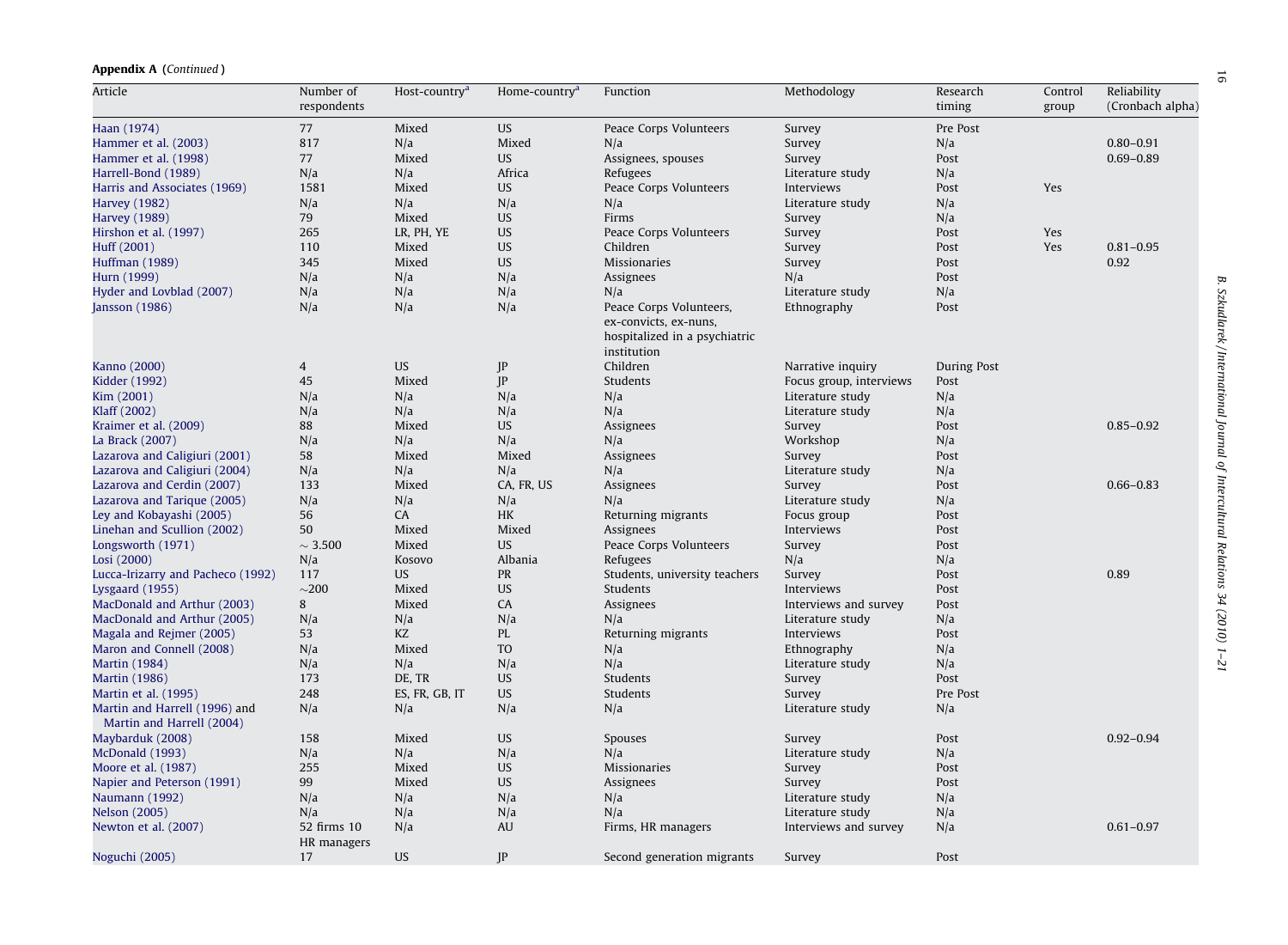| Oberg (1960)                      | N/a         | N/a         | N/a           | N/a                          | Literature study      | N/a            |     |               |
|-----------------------------------|-------------|-------------|---------------|------------------------------|-----------------------|----------------|-----|---------------|
| Onwumechili et al. (2003)         | N/a         | N/a         | N/a           | N/a                          | Literature study      | N/a            |     |               |
| O'Sullivan (2002)                 | N/a         | N/a         | N/a           | N/a                          | Literature study      | N/a            |     |               |
| Paik et al. (2002)                | 12          | Mixed       | Mixed         | Assignees, HR managers       | Case study            | N/a            |     |               |
| Pascoe (2000)                     | N/a         | N/a         | N/a           | N/a                          | Literature study      | N/a            |     |               |
| Peltonen (1997)                   | N/a         | N/a         | N/a           | N/a                          | Literature study      | N/a            |     |               |
| Podolsky (2004)                   | N/a         | N/a         | N/a           | N/a                          | Literature study      | N/a            |     |               |
| Pollock and van Reken (2001)      | N/a         | N/a         | N/a           | N/a                          | Interviews            | N/a            |     |               |
| Punnett (1997)                    | $\sim 170$  | N/a         | <b>US</b>     | Assignees, spouses,          | Focus group and       | During         |     |               |
|                                   |             |             |               | HR managers                  | interviews            |                |     |               |
| Pusch (1998)                      | N/a         | N/a         | N/a           | N/a                          | Literature study      | N/a            |     |               |
| Pusch and Loewenthal (1988)       | N/a         | N/a         | N/a           | N/a                          | Training manuals      | N/a            |     |               |
| Ramji (2006)                      | 20          | GB          | IN            | Returning migrants           | Interviews            | During         |     |               |
| Raschio (1987)                    | 18          | Mixed       | <b>US</b>     | Students                     | Interviews            | Post           |     |               |
| <b>Rhoades</b> (1977)             | 133         | Mixed       | ES            | Returning migrants           | Interviews            | Post           |     |               |
| Ripmeester (2005)                 | N/a         | N/a         | N/a           | N/a                          | Literature study      | N/a            |     |               |
| Riusala and Suutari (2000)        | 301         | Mixed       | FI            | Assignees                    |                       | During         |     |               |
|                                   | 20          | Mixed       | NZ            | Students                     | Survey                |                |     | $0.80 - 0.86$ |
| Rogers and Ward (1993)            |             |             |               |                              | Survey                | During Post    |     |               |
| Rohrlich and Martin (1991)        | 248         | Mixed       | <b>US</b>     | Students                     | Survey                | Post           |     |               |
| Sahin (1990)                      | 800         | Mixed       | TR            | Students (second generation) | Survey                | Post           | Yes | $0.82 - 0.90$ |
| Sasagawa et al. (2006)            | 141         | Mixed       | IP            | Students                     | Survey                | Post           | Yes | $0.55 - 0.78$ |
| Schlossberg (1988)                | N/a         | N/a         | N/a           | N/a                          | Literature review     | N/a            |     |               |
| Schuetz (1945)                    | N/a         | N/a         | N/a           | N/a                          | Literature review     | N/a            |     |               |
| Schulz (1985)                     | 127         | Mixed       | <b>US</b>     | Families                     | Survey                | During or Post |     |               |
| Selmer et al. (2000)              | 121         | <b>HK</b>   | Mixed         | Assignees                    | Survey                | During         | Yes | $0.68 - 0.88$ |
| Solomon (1995)                    | N/a         | N/a         | N/a           | N/a                          | Literature study      | N/a            |     |               |
| Stein (1966)                      | 62          | CO          | <b>US</b>     | Peace Corps Volunteers       | Survey                | During Post    |     |               |
| Stevens et al. (2006)             | 305         | Mixed       | IP            | Assignees                    | Survey                | Post           |     | $0.75 - 0.90$ |
| Storti (1997)                     | N/a         | N/a         | N/a           | Peace Corps Volunteers       | Interviews            | Post           |     |               |
| Storti (2001)                     | N/a         | N/a         | N/a           | N/a                          | Interviews            | N/a            |     |               |
| Stringham (1993)                  | 3           | N/a         | <b>US</b>     | Families                     | Diaries, ethnography, | Post           |     |               |
|                                   |             |             |               |                              | interviews and survey |                |     |               |
| Stroh (1995)                      | 51          | N/a         | <b>US</b>     | HR managers                  | Survey                | N/a            |     | $0.62 - 0.75$ |
| Stroh et al. (1998)               | 266         | Mixed       | <b>US</b>     | Assignees, spouses           | Survey                | Post           |     |               |
| Stroh et al. (2000)               | 266         | Mixed       | <b>US</b>     | Assignees, spouses           | Survey                | Post           |     | $0.56 - 0.93$ |
| Sundquist and Johansson (1996)    | 398         | <b>SE</b>   | Latin America | Refugees                     | Interviews and survey | During or Post | Yes |               |
| Sussman (1986)                    | N/a         | N/a         | N/a           | N/a                          | Literature review     | N/a            |     |               |
| <b>Sussman (2000)</b>             | N/a         | N/a         | N/a           | N/a                          | Literature study      | N/a            |     |               |
| <b>Sussman (2001)</b>             | 44          | N/a         | <b>US</b>     | Assignees                    | Survey                | Post           |     | $0.60 - 0.92$ |
| <b>Sussman (2002)</b>             | 113         | $_{\rm IP}$ | <b>US</b>     | Teachers                     | Survey                | Post           |     | $0.67 - 0.92$ |
| <b>Sussman (2007)</b>             | 50          | AU, CA      | HK            | Returning migrants           | Interviews and survey | Post           |     |               |
| Suutari and Brewster (2003)       | 53          | Mixed       | FI            | Assignees                    | Survey                | During Post    |     | $0.48 - 0.92$ |
| Suutari and Välimaa (2002)        | 53          | Mixed       | FI            | Assignees                    | Survey                | Post           |     | $0.51 - 0.86$ |
| Szkudlarek (2008)                 | 31          | N/a         | N/a           | Trainers                     | Interviews            | N/a            |     |               |
|                                   |             | N/a         |               |                              |                       | N/a            |     |               |
| Szkudlarek (2009)                 | N/a<br>1941 | Mixed       | N/a           | N/a                          | Literature study      |                |     |               |
| Tamura and Furnham (1993)         |             |             | P             | Children, adolescents        | Survey                | Post           | Yes |               |
| Thompson and Christofi (2006)     | 8           | Mixed       | <b>CY</b>     | Students                     | Interviews            | Post           |     |               |
| Triandis (1989)                   | N/a         | N/a         | N/a           | N/a                          | Literature study      | N/a            |     |               |
| Tung (1998)                       | 409         | Mixed       | Mixed         | Assignees                    | Survey                | During or Post |     |               |
| <b>Uehara</b> (1986)              | 58          | Mixed       | <b>US</b>     | Students                     | Survey                | Post           | Yes | $0.78 - 0.93$ |
| U.S. Peace Corps and Graul (1996) | 1253        | Mixed       | N/a           | Peace Corps Volunteers       | Survey                | Post           |     |               |
| Useem and Downie (1976)           | N/a         | N/a         | N/a           | N/a                          | Literature study      | N/a            |     |               |
| Sánchez Vidal et al. (2007)       | 122         | Mixed       | ES            | Assignees                    | Survey                | Post           |     | $0.73 - 0.90$ |
| Ward et al. (2001)                | N/a         | N/a         | N/a           | N/a                          | Literature study      | N/a            |     |               |
|                                   |             |             |               |                              |                       |                |     |               |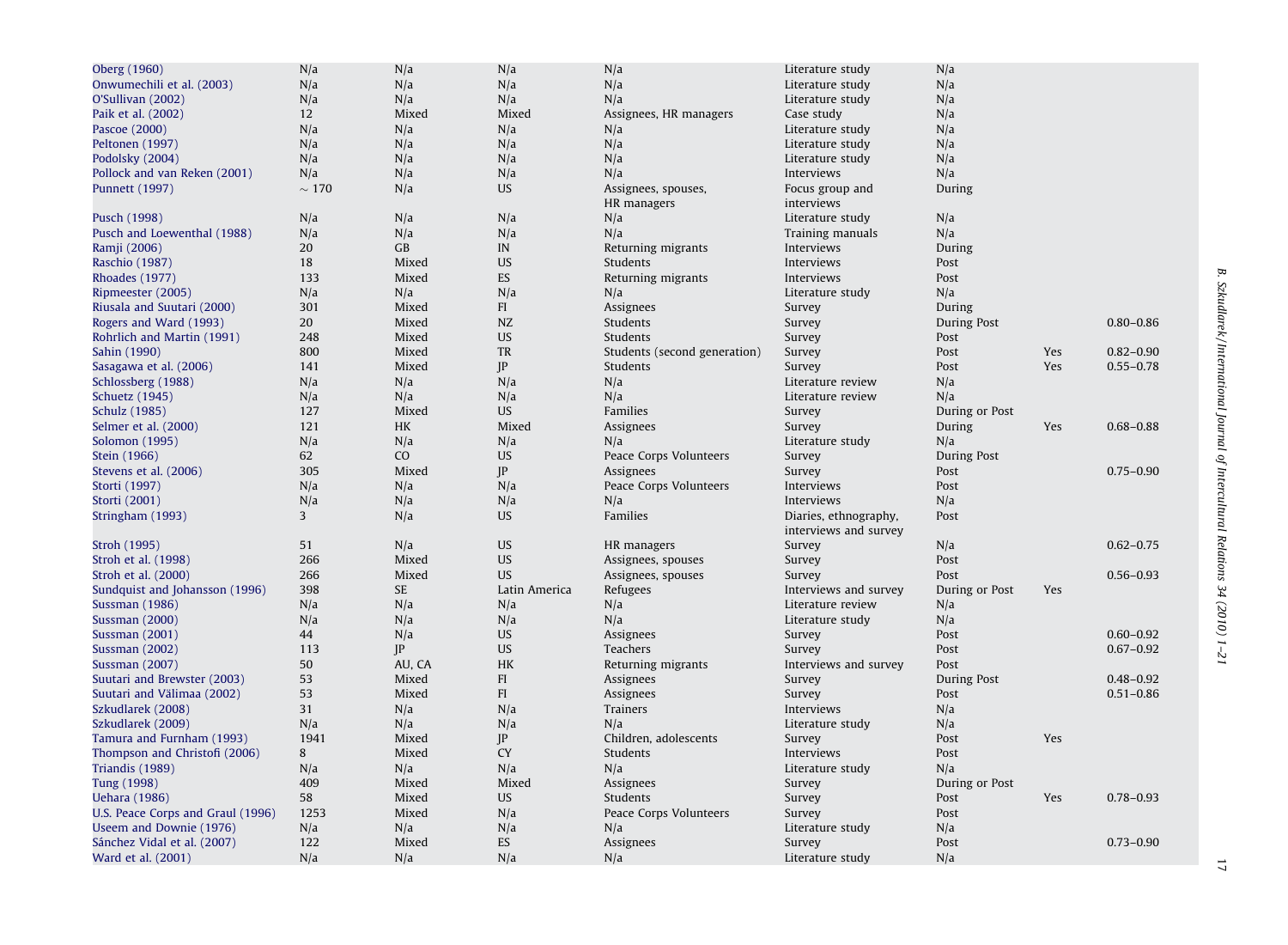<span id="page-17-0"></span>

| Article                   | Number of   | Host-country <sup>a</sup> | Home-country <sup>a</sup> | Function                 | Methodology           | Research | Control | Reliability      |
|---------------------------|-------------|---------------------------|---------------------------|--------------------------|-----------------------|----------|---------|------------------|
|                           | respondents |                           |                           |                          |                       | timing   | group   | (Cronbach alpha) |
|                           |             |                           |                           |                          |                       |          |         |                  |
| Westwood et al. (1986)    | 46          | CA                        | N/a                       | Students                 | Survey                | During   |         |                  |
| Westwood and Leung (1994) | 45          | <b>HK</b>                 | Mixed                     | Assignees                | Interviews            | During   |         |                  |
| <b>Wilson</b> (1993)      | 272         | Mixed                     | AU, EC, NO, SE            | Students                 | Interviews and survey | Post     |         |                  |
| Wise (2000)               | N/a         | N/a                       | N/a                       | N/a                      | Literature study      | N/a      |         |                  |
| Yoshida et al. (1999)     | N/a         | N/a                       | N/a                       | N/a                      | Literature study      | N/a      |         |                  |
| Yoshida et al. (2002)     | 512         | Mixed                     | JP                        | Children while abroad    | Survey                | Post     |         |                  |
| Yoshida et al. (2003)     | 486         | N/a                       | P                         | Non-returnee respondents | Survey                | N/a      |         |                  |
| Zweig et al. (2006)       | 100         | Mixed                     | <b>CN</b>                 | Entrepreneurs            | Survey                | Post     | Yes     |                  |
|                           |             |                           |                           |                          |                       |          |         |                  |

<sup>a</sup> Country codes: Australia (AU), Brazil (BR), Canada (CA), China (CN), Colombia (CO), Cyprus (CY), Ecuador (EC), Finland (FI), France (FR), Germany (DE), Ghana (GH), Hong Kong (HK), India (IN), Italy (IT), Ivory Coast (CI), Japan (JP), Kazakhstan (KZ), Liberia (LR), Malaysia (MY), New Zealand (NZ), Norway (NO), Philippines (PH), Poland (PL), Puerto Rico (PR), Singapore (SG), Spain (ES), Sweden (SE), Switzerland (CH), Thailand (TH), Tonga (TO), Turkey (TR), United Kingdom (GB) United States of America (US), Yemen (YE), Mixed (5 or more different countries).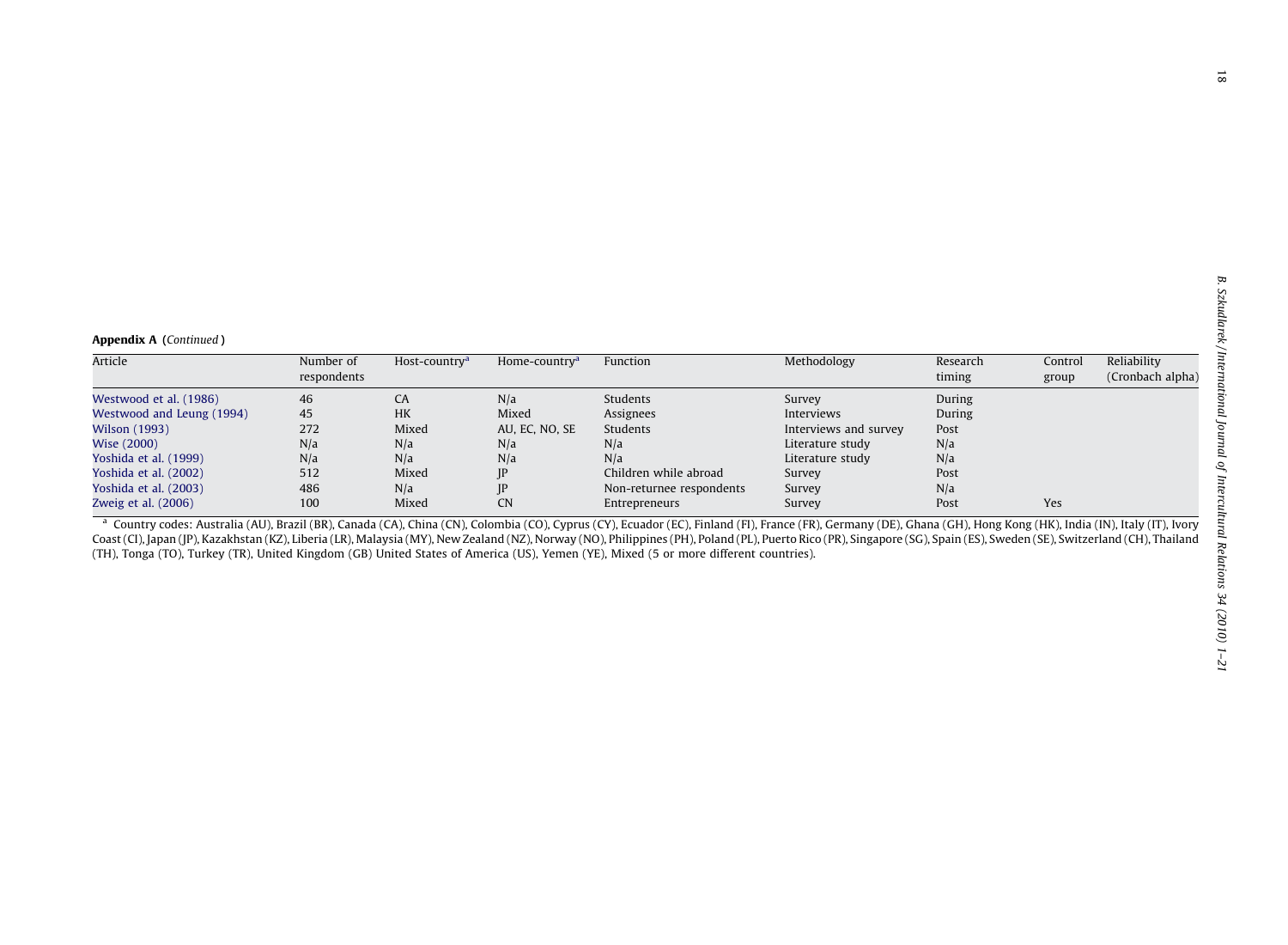#### <span id="page-18-0"></span>References

- Adler, N. J. (1981). Re-entry: Managing cross-cultural transitions. Group and Organisational Studies, 6(3), 341–356.
- Adler, N. J., & Bartholomew, S. (1992). Managing globally competent people. Academy of Management Executive, 6(3), 52–65.
- Ammassari, S. (2004). From nation-building to entrepreneurship: The impact of élite returned migrants in Côte d'Ivoire and Ghana. Population, Space and Place, 10, 133–154.
- Anderson, B. A. (2001). Expatriate management: An Australian tri-sector comparative study. Thunderbird International Business Review, 43(1), 33–52.
- Arthur, N. (2003). Preparing international students for the re-entry transition. Canadian Journal of Counselling, 37(3), 173–185.
- Askalani, M. (1998). Coming home. In depth: International Trade, 2/98.
- Baruch, Y., Steele, D. J., & Quantrill, G. A. (2002). Management of expatriation and repatriation for novice global players. International Journal of Manpower, 23(7), 659–671.
- Baughn, C. (1995). Personal and organizational factors associated with effective repatriation. In I. Selmer (Ed.), Expatriate management: New ideas for international business (pp. 215–230). Westport: Quorum Books.
- Bennett, M. J. (1986). Towards ethnorelativism: A developmental model of intercultural sensitivity. In R. M. Paige (Ed.), Cross-cultural orientation: New conceptualizations and applications (pp. 27–69). New York: University Press of America.
- Black, J. S. (1992). Coming home: The relationship of expatriate expectations with repatriation adjustment and job performance. Human Relations, 45(2), 177–192. Black, J. S., & Gregersen, H. B. (1990). Expectations, satisfaction, and intention to leave of American expatriate managers in Japan. International Journal of Intercultural Relations, 14(4), 485–506.
- Black, J. S., & Gregersen, H. B. (1991). When Yankee comes home: Factors related to expatriate and spouse repatriation adjustment. Journal of International Business Studies, 22(4), 671–694.
- Black, J. S., Gregersen, H. B., & Mendenhall, M. E. (1992a). Toward a theoretical framework of repatriation adjustment. Journal of International Business Studies, 16(4), 737–760.
- Black, J. S., Gregersen, H. B., & Mendenhall, M. E. (1992b). Global assignments. San Francisco, CA: Jossey-Bass.
- Bonache, J., & Brewster, C. (2001). Knowledge transfer and the management of expatriation. Thunderbird International Business Review, 43(1), 145–168.
- Bonache, J., Brewster, C., & Suutari, V. (2001). Expatriation: A developing research agenda. Thunderbird International Business Review, 43(1), 3–20.
- Brabant, S., Palmer, C. E., & Gramling, R. (1990). Returning home: An empirical investigation of cross-cultural re-entry. International Journal of Intercultural Relations, 14(4), 387–404.
- Bretsch, H. S. (1954). A study of intercultural adjustment problems of missionary children. Journal of Educational Research, 47, 609–616.
- Breukel, E. (2003). Reentry shock: Preventing expats from leaving the organization. Intercultural Communication. Retrieved from [http://www.intercultural.nl/](http://www.intercultural.nl/html/reentry_shock.html) [html/reentry\\_shock.html](http://www.intercultural.nl/html/reentry_shock.html).
- Brislin, R. (1981). Cross-cultural encounters. New York: Pergamon Press.
- Butcher, A. (2002). A grief observed: Grief experiences of East Asian International Students returning to their countries of origin. Journal of Studies in International Education, 6(4), 354–368.
- Caligiuri, P., & Lazarova, M. B. (2001). Strategic repatriation policies to enhance global leadership development. In M. E. Mendenhall, T. M. Kühlman, & G. K. Stahl (Eds.), Developing global business leaders: Policies, processes, and innovations (pp. 243–256). Westport, CT: Quorum Books.
- Caligiuri, P. M., Phillips, J. M., Lazarova, M., Tarique, I., & Burgi, P. (2001). The theory of met expectations applied to expatriate adjustment: The role of cross-cultural training. International Journal of Human Resource Management, 12(3), 357–372.
- Cassarino, J. P. (2004). Theorising return migration: The conceptual approach to return migrants revisited. International Journal on Multicultural Societies, 6(2), 253–279.
- Chamove, A. S., & Soeterik, S. M. (2006). Grief in returning sojourners. Journal of Social Sciences, 13(3), 215–220.
- Cox, B. J. (2004). The role of communication, technology, and cultural identity in repatriation adjustment. International Journal of Intercultural Relations, 28(3–4), 201–219.
- Cox, L. (2006). Going Home: Perceptions of International Students on the Efficacy of a Reentry Workshop (Doctoral Dissertation, Rossier School of Education, University of Southern California, 2006). Retrieved from [http://www.region12.nafsa.org/lkcoxabstract.pdf.](http://www.region12.nafsa.org/lkcoxabstract.pdf)
- Denney, M. (1987). Going home: A workbook for reentry and professional integration. Washington DC: NAFSA.
- Enloe, W., & Lewin, P. (1987). Issues of integration abroad and re-adjustment to Japan of Japanese returnees. International Journal of Intercultural Relations, 11(3), 223–248.
- Feldman, D. C. (1991). Repatriate moves as career transitions. Human Resource Management Review, 1(3), 163–178.
- Firmin, M., Warner, S., & Lowe, A. (2006). Social adjustment among students growing up in foreign mission-field contexts. Christian Higher Education, 5(2), 115– 124.
- Forster, N. (1994). The forgotten employees? The experiences of expatriate staff returning to the UK. International Journal of Human Resource Management, 5(2), 405–425.
- Frazee, V. (1997). Welcome your repatriates home. Supplement Global Workforce, 76(4), 24–29.
- Fry, R. (2007). Perspective shifts and a theoretical model relating to kaigaishijo and kikokushijo, or Third Culture Kids in a Japanese context. Journal of Research in International Education, 6(2), 131–150.
- Furnham, A., & Bochner, S. (1986). Culture shock: Psychological reactions to unfamiliar environments. New York: Metheun.
- Furukawa, T. (1997). Sojourner readjustment: Mental health of international students after one year's foreign sojourn and its psychosocial correlates. Journal of Nervous and Mental Disease, 185(4), 263–268.
- Furuya, M., Stevens, M. J., Bird, A., Oddou, G., & Mendenhall, M. E. (2009). Managing the learning and transfer of global management competence: Antecedents and outcomes of Japanese repatriation effectiveness. Journal of International Business Studies, 40(2), 200–215.
- Furuya, M., Stevens, M. J., Oddou, G., Bird, A., & Mendenhall, M. E. (2007). The effects of HR policies and repatriate self-adjustment on global competency transfer. Asia Pacific Journal of Human Resources, 45(1), 6–23.
- Gama, E., & Pedersen, P. (1977). Readjustment problems of Brazilian returnees from graduate study in the United States. International Journal of Intercultural Relations, 1(4), 45–59.
- Gaw, K. F. (2000). Reverse culture shock in students returning from overseas. International Journal of Intercultural Relations, 24(1), 83–104.
- Glass, G., McGaw, B., & Smith, M. L. (1981). Meta-analysis in social research. Beverly Hills, CA: Sage.
- GMAC Global Relocation Services. (2008). Global Relocation Trends 2008 Report. GMAC Global Relocation Services. NJ: Warren.
- Gmelch, G. (1980). Return migration. Annual Review of Anthropology, 9(1), 135–159.
- Gomez-Mejía, L., & Balkin, D. B. (1987). The determinants of managerial satisfaction with the expatriation and repatriation process. Journal of Management Development, 6(1), 7–17.
- Goodman, R. (1990). Japan's 'international youth': The emergence of a new class of schoolchildren. New York: Oxford University Press.
- Gregersen, H. B. (1992). Commitments to a parent company and a local work unit during repatriation. Personnel Psychology, 45(1), 29–54.
- Gregersen, H. B., & Black, S. J. (1992). Antecedents to commitment to a parent company and a foreign operation. The Academy of Management Journal, 35(1), 65–90. Gregersen, H. B., & Black, S. J. (1996). Multiple commitments upon repatriation: The Japanese experience. Journal of Management, 22(2), 209–229.
- Gregersen, H. B., & Stroh, J. K. (1997). Coming home to the arctic cold: Antecedents to Finnish expatriate and spouse repatriation adjustment. Personnel Psychology, 50(3), 635–654.
- Gullahorn, J. T., & Gullahorn, J. E. (1963). An extension of the U-curve hypothesis. Journal of Social Issues, 19(3), 33–47.
- Haan, N. (1974). Changes in young adults after Peace Corps experience: Political-social views, moral reasoning, and perceptions of self and parents. Journal Youth and Adolescence, 3(3), 177–194.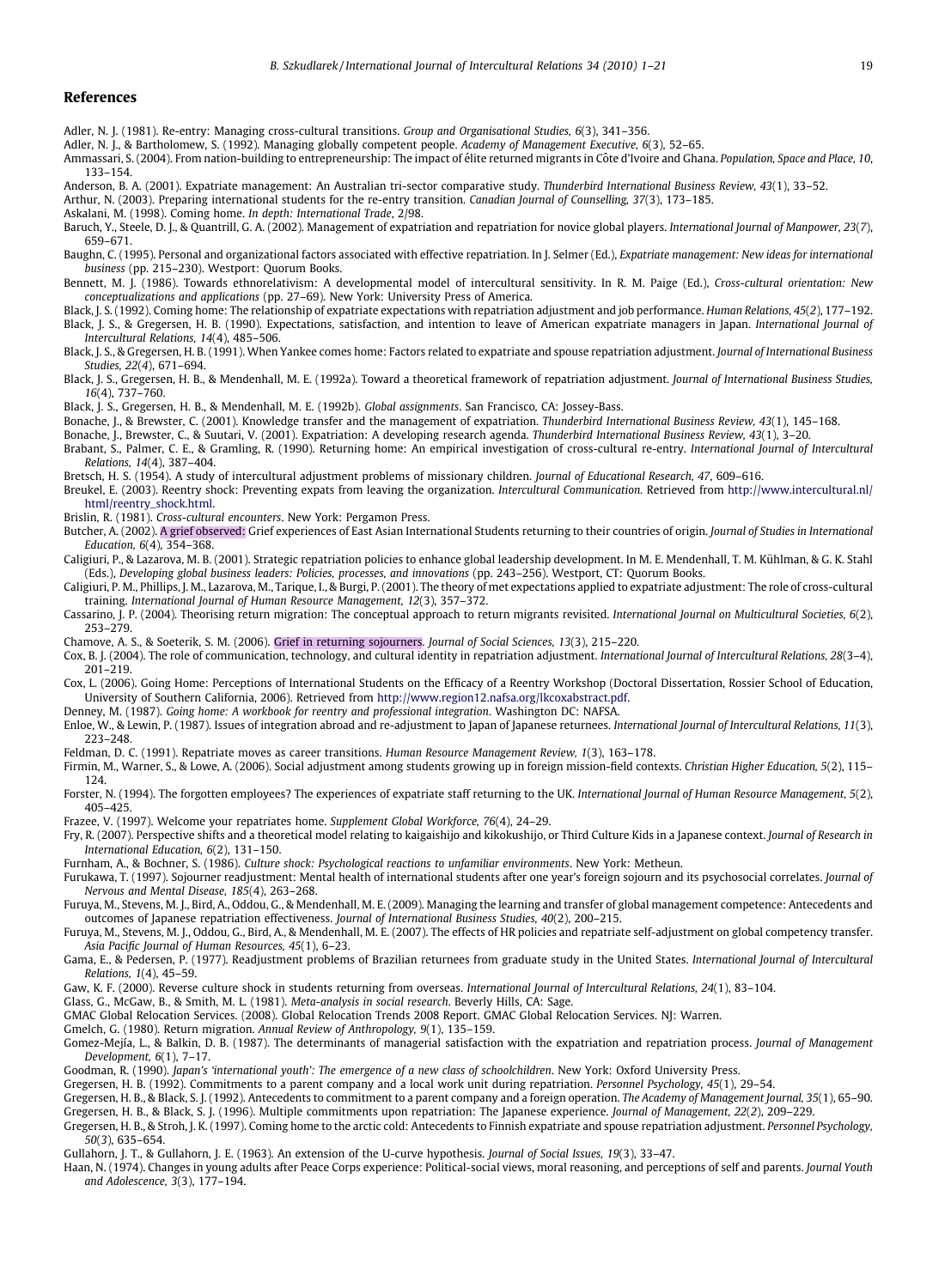<span id="page-19-0"></span>Hall, D. T. (1996). The career is dead–long live the career: A relational approach to careers. San Francisco: Jossey-Bass Publishers.

Hammer, M. R., Hart, W., & Rogan, R. (1998). Can you go home again? An analysis of the repatriation of corporate managers and spouses. Management International Review, 38(1), 67–86.

Hammer, M. R., Bennett, M. J., & Wiseman, R. (2003). Measuring intercultural sensitivity: The Intercultural Development Inventory. International Journal of Intercultural Relations, 27(4), 421–443.

Harrell-Bond, B. (1989). Repatriation: under what conditions is it the most desirable solution for refugees? African Studies Review, 32(1), 41–69.

Harris, L. & Associates, Inc. (1969). A Summary of Returned Peace Corps Volunteers, Peace Corps Contract No. PC-80-154.

Harvey, M. (1982). The other side of foreign assignments: dealing with the repatriation dilemma. Columbia Journal of World Business, 17(1), 53–59.

Harvey, M. (1989). Repatriation of corporate executives: An empirical study. Journal of International Business Studies, 20(1), 131-144.

Hirshon, J. M., Eng, T. R., Brunkow, K. A., & Hartzell, N. (1997). Psychological and readjustment problems associated with emergency evacuation of Peace Corps Volunteers. Journal of Travel Medicine, 4(3), 128–131.

Huff, J. (2001). Parental attachment, reverse culture shock, perceived social support, and college adjustment of missionary children. Journal of Psychology and Theology, 29(3), 246–264.

Huffman, J.A. (1989). Cross-cultural reentry and the family life cycle stage: A study of the impact of the family life cycle stage on cross-cultural reentry of adult missionaries. (Doctoral dissertation, University of Georgia, 1990). Dissertation Abstracts International, 51, 415.

Hurn, B. J. (1999). Repatriation—the toughest assignment of all. Industrial and Commercial Training, 31(6), 224–228.

Hyder, A. S., & Lovblad, M. (2007). The repatriation process—a realistic approach. Career Development International, 12(3), 264–281.

Jansson, D. P. (1986). Return to society: Problematic features of the re-entry process. In C. N. Austin (Ed.), Cross-cultural reentry: A book of readings (pp. 49–57). Abilene, TX: Abilene Christian University.

Kanno, Y. (2000). Kikokushijo as bicultural. International Journal of Intercultural Relations, 24(3), 361–382.

Kealey, D. J. (1989). A study of cross-cultural effectiveness: Theoretical issues and practical applications. International Journal of Intercultural Relations, 13(3), 387– 428.

Kidder, L. H. (1992). Requirements for being ''Japanese''. Stories of returnees. International Journal of Intercultural Relations, 16(4), 383–393.

Kim, Y. Y. (2001). Becoming intercultural: An integrative theory of communication and cross-cultural adaptation. Thousand Oaks, CA: Sage.

Klaff, L. (2002). The right way to bring expats home. Workforce, 81, 40–44.

Kogut, B., & Singh, H. (1988). The effect of national culture on the choice of entry mode. Journal of International Business Studies, 19(3), 411–432.

Kraimer, M. L., Shaffer, M. A., & Bolino, M. C. (2009). The influence of expatriate and repatriate experiences on career advancement and repatriate retention. Human Resource Management, 48(1), 27–47.

La Brack, B. (2007). Reentry: The Evolving State of the Art. Workshop presented at the Summer Institute for Intercultural Communication, Portland, Oregon.

Lazarova, M., & Caligiuri, P. (2001). Retaining repatriates: The role of organization support practices. Journal of World Business, 36(4), 389–401.

Lazarova, M., & Caligiuri, P. (2004). Repatriation and knowledge management. In A. W. Harzing & J. Ruysseveldt (Eds.), International human resource management (pp. 333–356). London: Sage.

Lazarova, M. B., & Cerdin, J. L. (2007). Revisiting repatriation concerns: Organizational support versus career and contextual influences. Journal of International Business Studies, 38(3), 404–429.

Lazarova, M., & Tarique, I. (2005). Knowledge transfer upon repatriation. Journal of World Business, 40(4), 361–373.

Ley, D., & Kobayashi, A. (2005). Back to Hong Kong: Return migration or transnational sojourn? Global Networks, 5, 111–127.

Linehan, M., & Scullion, H. (2002). Repatriation of female international managers. International Journal of Manpower, 23(7), 649–658.

Longsworth, S. (1971). The returned volunteer: A perspective. Transitions, 1, 11–17.

Losi, N. (2000). Understanding the needs of the displaced: some elements on the Kosovo Case. In Losi, N. (Ed.). Psychosocial and Trauma Response in War-Torn Societies. The Case of Kosovo, Psychosocial Notebook. 1 (pp.11-20). .

Lucca-Irizarry, N., & Pacheco, A. M. (1992). Intercultural encounters of Puerto Rican migrants. Environment and Behavior, 24(2), 226–238.

Lysgaard, S. (1955). Adjustment in a foreign society: Norwegian Fulbright grantees visiting the United States. International Social Science Bulletin, 7, 45–51.

MacDonald, S., & Arthur, N. (2003). Employees' perceptions of repatriation. Canadian Journal of Career Development, 2(1), 3–11.

MacDonald, S., & Arthur, N. (2005). Connecting career management to repatriation adjustment. Career Development International, 10(2), 145–159.

Magala, S. (2005). Cross cultural competence. London and New York: Routledge.

Magala, S., & Rejmer, Z. (2005). The case of integrating Kazakh immigrants in Poland. In S. Magala (Ed.), Cross-cultural competence (pp. 91–96). London and New York: Routledge.

Maron, N., & Connell, J. (2008). Back to Nukunuku: Employment, identity and return migration in Tonga. Asia Pacific Viewpoint, 49(2), 168–184.

Martin, J. N. (1984). The intercultural reentry: Conceptualization and directions for future research. International Journal of Intercultural Relations, 8(2), 115–134. Martin, J. N. (1986). Communication in the intercultural reentry: Student sojourners' perceptions of change in reentry relationships. International Journal of Intercultural Relations, 10(1), 1–22.

Martin, J. N., Bradford, L., & Rochlich, B. (1995). Comparing predeparture expectations and postsojourn reports: A longitudinal study of U.S. students abroad. International Journal of Intercultural Relations, 19(1), 87–110.

Martin, J. N., & Harrell, T. (1996). Reentry training for intercultural sojourners. In D. Landis & R. S. Bhagat (Eds.), Handbook of intercultural training. (pp. 307-326). Thousand Oaks, CA: Sage.

Martin, J. N., & Harrell, T. (2004). Intercultural reentry of students and professionals: Theory and practice. In D. Landis, J. M. Bennett, & M. J. Bennett (Eds.), Handbook of intercultural training (pp. 309–336). Thousand Oaks, CA: Sage.

Maybarduk, S.M. (2008). An exploration of factors associated with reentry adjustment of U.S. Foreign Service spouses (Thesis (M.S.W.), Smith College School for Social Work, Northampton, Mass., 2008). Retrieved from <http://hdl.handle.net/10090/5911>.

McDonald, G. M. (1993). ET go home? The successful management of expatriate transfers. Journal of Managerial Psychology, 8(2), 18–30.

Moore, L. A., Jones, B. V., & Austin, C. N. (1987). Predictors of reverse culture shock among North American Church of Christ missionaries. Journal of Psychology and Theology, 15, 336–341.

Napier, N. K., & Peterson, R. B. (1991). Expatriate re-entry: What do repatriates have to say? Human Resource Planning, 14(1), 19–28.

Naumann, E. (1992). A conceptual model of expatriate turnover. Journal of International Business Studies, 23(3), 499–531.

Nelson, J. (2005). The benefits of a formal repatriation program for the organization and the expatriate. Employee Benefit News, 19(14), 20.

Newton, S., Hutchings, K., & Kabanoff, B. (2007). Repatriation in Australian organizations: Effects of function and value of international assignment on program scope. Asia Pacific Journal of Human Resources, 45(3), 295–313.

Noguchi, M. G. (2005). The return: North American Nikkeijin who put down roots in Japan. Language and Related Issues, 3, 351–416.

Oberg, K. (1960). Culture shock: Adjustment to new cultural environment. Practical Anthropologist, 7, 177–182.

Onwumechili, C., Nwosu, P., Jackson, R. L., & James-Hughes, J. (2003). In the deep valley with mountains to climb: Exploring identity and multiple reacculturation. International Journal of Intercultural Relations, 27(1), 41–62.

O'Sullivan, S. (2002). The protean approach to managing repatriation transitions. International Journal of Manpower, 23(7), 597–616.

Paik, Y., Segaud, B., & Malinowski, C. (2002). How to improve repatriation management: Are motivations and expectations congruent between the company and expatriates? International Journal of Manpower, 23(7), 635–648.

Pascoe, R. (2000). Homeward bound. Seattle: Expatriate Press.

Peltonen, T. (1997). facing the rankings from the past: A tournament perspective on repatriate career mobility. International Journal of Human Resource Management, 8(1), 106–123.

Podolsky, M.K. (2004). Cross-cultural upbringing: A comparison of the ''Third Culture Kids'' framework and ''Kaigai/Kikoku-shijo'' studies. Contemporary Society (Kyoto Women's University Bulletin), 6, 67–78.

Pollock, D., & van Reken, R. E. (2001). The third culture kid experience: Growing up among the worlds. Yarmouth, ME: Intercultural Press.